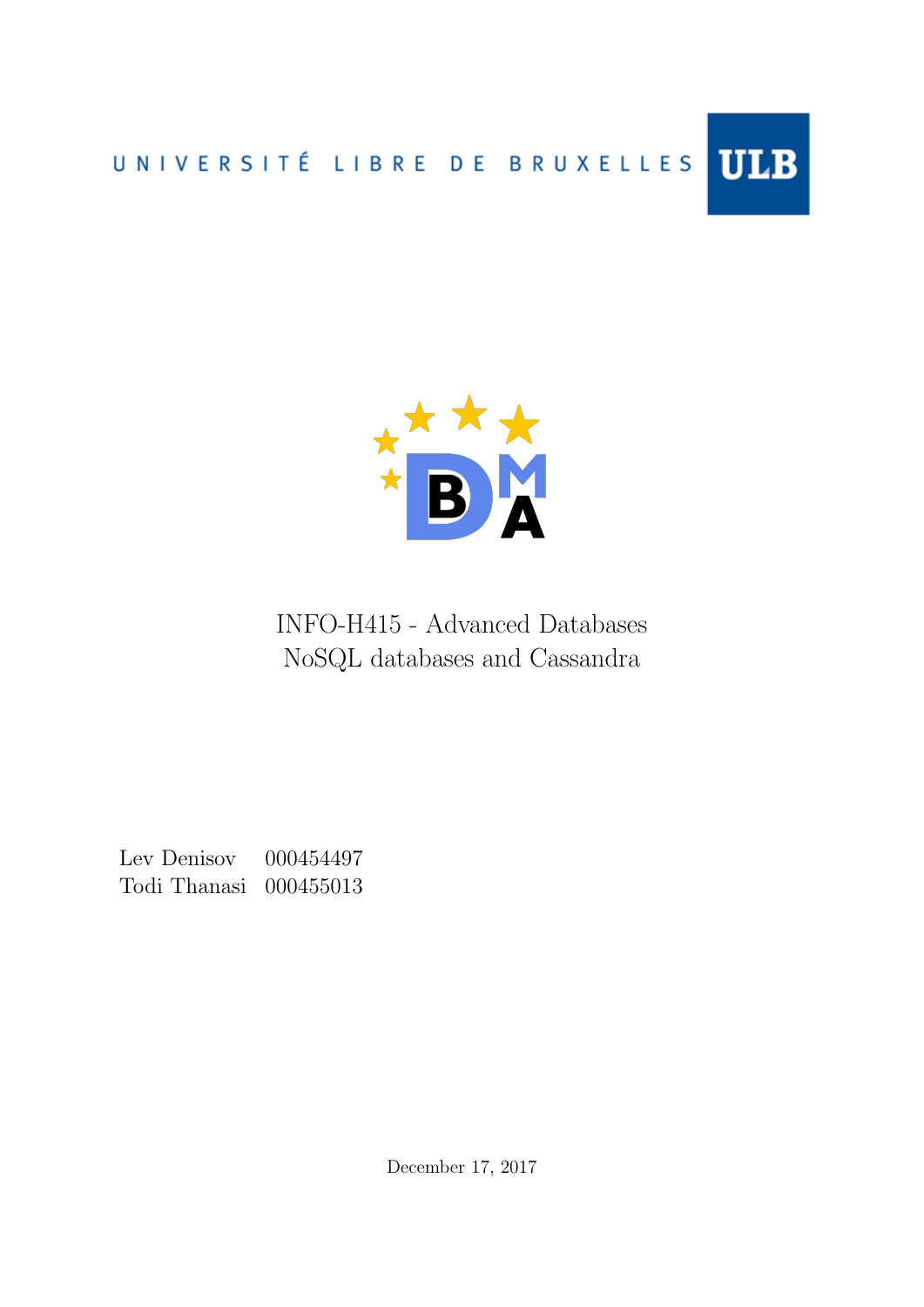# **Contents**

|                  | Introduction<br>3               |                                                                                  |                 |  |  |  |
|------------------|---------------------------------|----------------------------------------------------------------------------------|-----------------|--|--|--|
| $\mathbf{1}$     |                                 | Cassandra overview                                                               |                 |  |  |  |
|                  | 1.1                             | NoSQL vs traditional RDBMS. ACID and CAP theorem $\dots \dots \dots$             | 3               |  |  |  |
|                  | 1.2                             |                                                                                  | $\overline{4}$  |  |  |  |
|                  | 1.3                             |                                                                                  | $\overline{4}$  |  |  |  |
|                  | 1.4                             |                                                                                  | $\overline{5}$  |  |  |  |
|                  | 1.5                             | Short overview of CQL commands $\dots \dots \dots \dots \dots \dots \dots \dots$ | $\overline{5}$  |  |  |  |
|                  |                                 | 1.5.1                                                                            | 5               |  |  |  |
|                  |                                 | 1.5.2                                                                            | 6               |  |  |  |
|                  |                                 | Data manipulation commands<br>1.5.3                                              | $6\phantom{.}6$ |  |  |  |
|                  | 1.6                             |                                                                                  | $\overline{7}$  |  |  |  |
|                  | 1.7                             |                                                                                  | 9               |  |  |  |
| $\boldsymbol{2}$ | Experiment design<br>11         |                                                                                  |                 |  |  |  |
|                  | 2.1                             |                                                                                  | 11              |  |  |  |
|                  | 2.2                             |                                                                                  | 14              |  |  |  |
|                  | 2.3                             |                                                                                  | 14              |  |  |  |
|                  | 2.4                             |                                                                                  | 14              |  |  |  |
| 3                | <b>Experiment results</b><br>15 |                                                                                  |                 |  |  |  |
|                  | 3.1                             | Insert                                                                           | 15              |  |  |  |
|                  | 3.2                             |                                                                                  | 17              |  |  |  |
|                  | 3.3                             |                                                                                  | 21              |  |  |  |
|                  | 3.4                             |                                                                                  | 23              |  |  |  |
|                  | Conclusion                      |                                                                                  | 25              |  |  |  |

# List of Figures

| $\mathbf{1}$   |                                                                                                     |  |
|----------------|-----------------------------------------------------------------------------------------------------|--|
| 2              |                                                                                                     |  |
| 3              |                                                                                                     |  |
| $\overline{4}$ | Time taken for select by range of 1 year $\dots \dots \dots \dots \dots \dots \dots \dots \dots$ 18 |  |
| 5              | Time taken for select by range of multiple years $\dots \dots \dots \dots \dots \dots$              |  |
| -6             | Time of SQL join versus selection from a denormalized table in Cassandra 20                         |  |
| $\overline{7}$ |                                                                                                     |  |
| 8              |                                                                                                     |  |
| 9              | Time taken for point updates in a loop $\ldots \ldots \ldots \ldots \ldots \ldots$ 23               |  |
| -10            |                                                                                                     |  |

# List of Tables

|  |  | <b>Example 11</b> Hardware configuration (each node) $\ldots \ldots \ldots \ldots \ldots \ldots \ldots \ldots \ldots \ldots$ |  |
|--|--|------------------------------------------------------------------------------------------------------------------------------|--|
|--|--|------------------------------------------------------------------------------------------------------------------------------|--|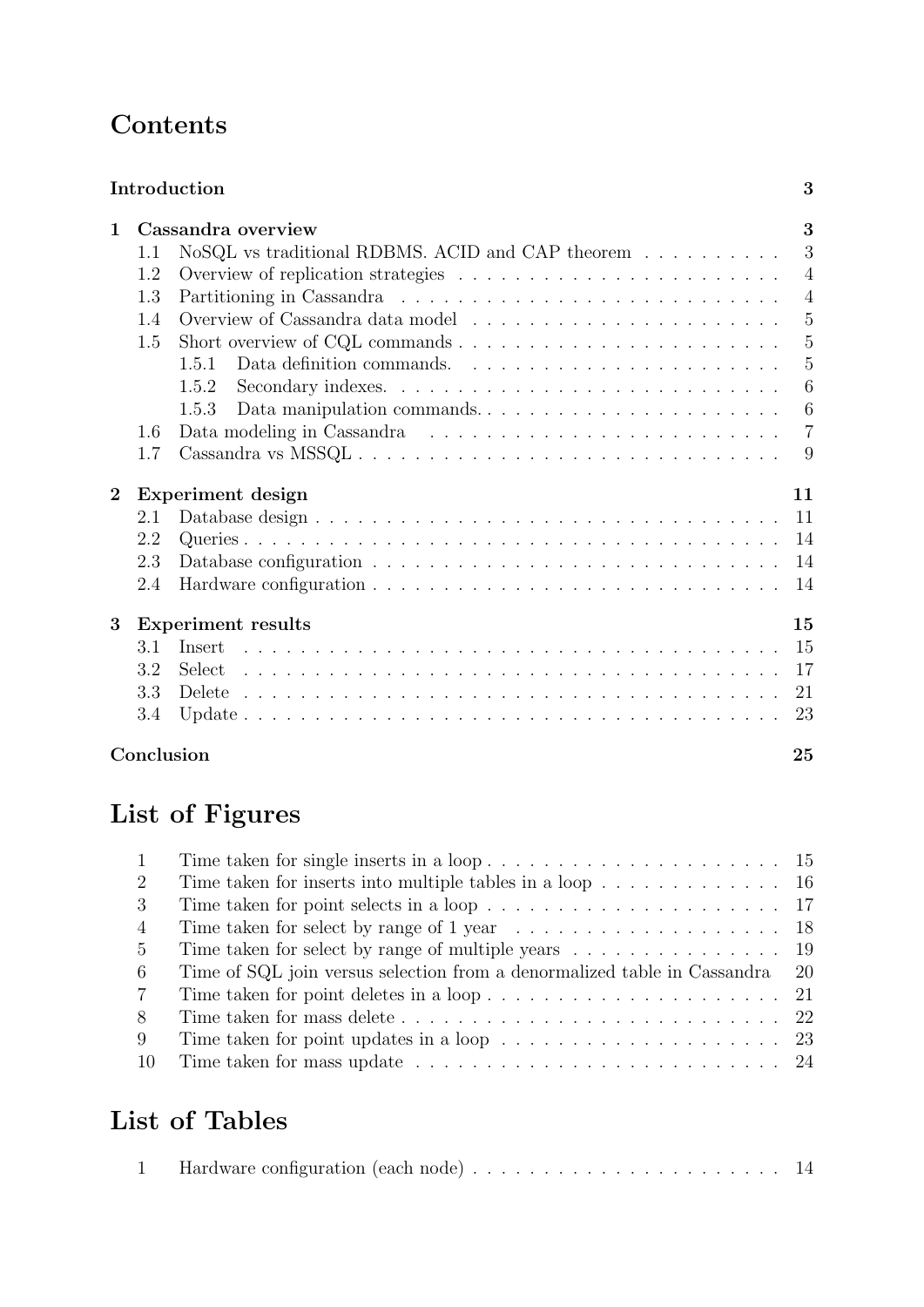# Introduction

This work is a review of Cassandra database and its comparison with Microsoft SQL Server. The structure of this report is the following: in section [1](#page-2-0) we make a minimal overview of Cassandra basic principles required for understanding the differences from traditional relational databases in design and usage. In section [2](#page-10-0) we describe our experiment design and used software and hardware. In section [3](#page-14-0) we discuss the experiment results and compare the performance of Cassandra and Microsoft SQL Server.

# <span id="page-2-0"></span>1 Cassandra overview

#### <span id="page-2-1"></span>1.1 NoSQL vs traditional RDBMS. ACID and CAP theorem

In traditional relational databases the important properties can be summarized in one abbreviation: ACID, which means Atomicity, Consistency, Isolation and Durability. Atomicity means that every transaction either completes or fails as a whole, no partial failures. Consistency means that after completion of a transaction, the data in the database is in valid state. Isolation means that all the transaction running at the same time do not affect each other and their result is the same as if they were running one after another. And finally, Durability means that after transaction has completed, the data will remain in its state no matter of the future failures, such as power outage or server failure.

All these properties are very desirable for any system but maintaining them comes at its cost. In case of one server the overhead is not that big, and maintaining ACID is relatively easy. The problem is that today many systems such as popular online stores or logging systems need to support a huge amount of read and/or write requests, making it impossible to run such system on a single machine because the resources of one machine are not very scalable. Another case when it might be desirable to use multiple machines is to make a system more resilient to unforeseen events, such as natural disasters or to reduce the time the users must wait for the response, by placing servers closer to them. In both these cases the system works on multiple computers, sometimes distributed between the continents. In these conditions it becomes very hard to maintain ACID, because every transaction must propagate to all the servers before next request can be made, incurring considerable delays and consuming resources. Eric Brewer proposed CAP theorem that states that in a distributed system, of three properties Consistency, Availability and Partition tolerance, only two can be guaranteed at the same time. In the context of CAP theorem, Consistency means that no matter what machine serves the request, the response should contain up-to-date data or an error. Availability means guarantee of getting the response, which may be the result of the query or an error. And Partition tolerance means that the system should be able to continue work even if one or a few machines in the cluster stopped responding or some messages were lost.

<span id="page-2-2"></span>In accordance with the requirements, different systems may choose to strongly maintain different CAP properties. The architectural choice in Cassandra was to maintain high Availability and Partition tolerance at the cost of Consistency. In Cassandra, changes may take some time to propagate to all nodes, which is called Eventual Consistency. During the time changes propagate, some nodes may give old data as a response. To give some flexibility, Cassandra allows to specify the number of nodes with replicas that should agree on the response for the given request, which means that Cassandra supports variable consistency, depending on the importance of the consistency for each request.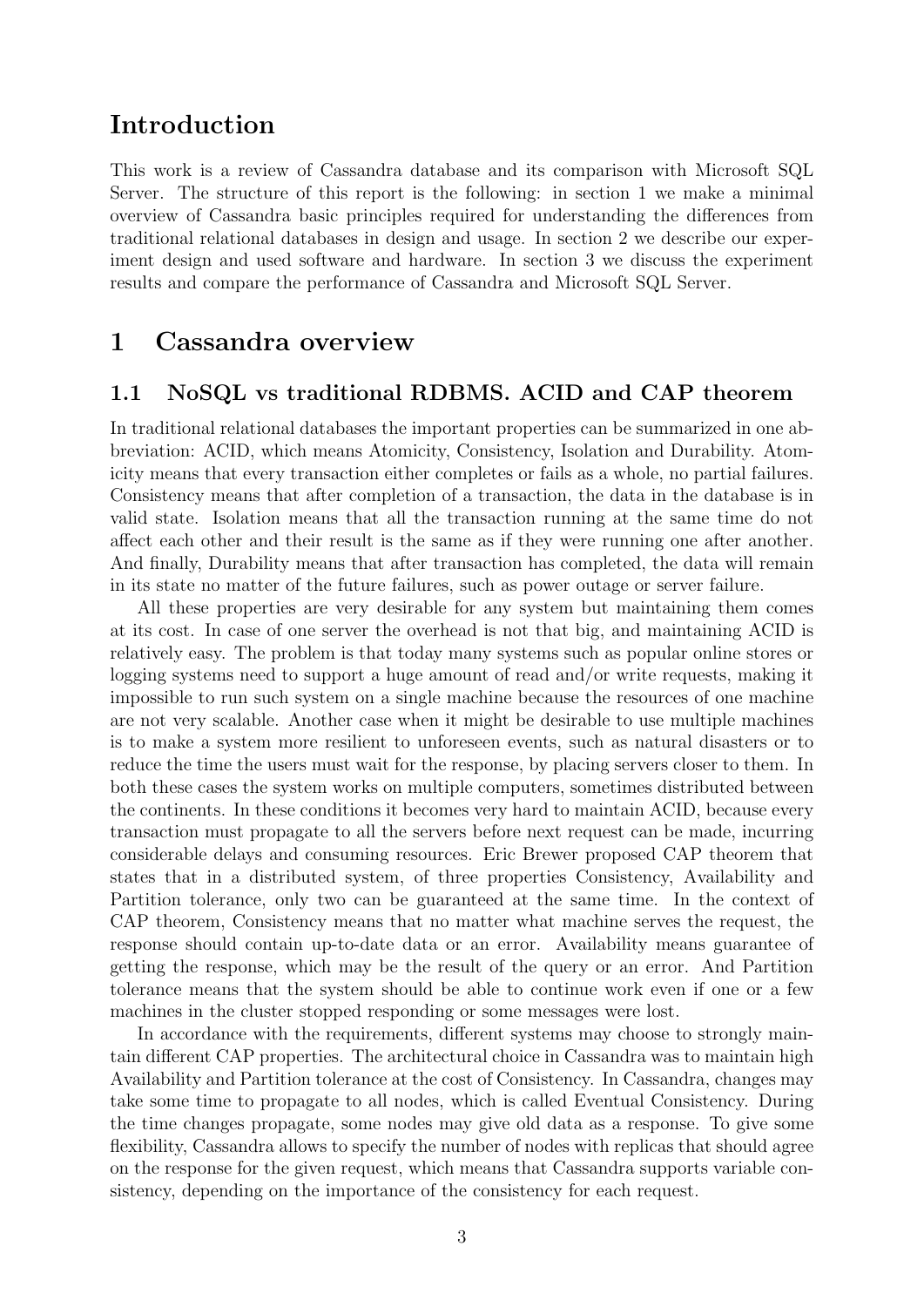## 1.2 Overview of replication strategies

To allow high availability and partition tolerance even in event of some nodes failing, the data must be replicated, which means that there are more that one copy of each data row, preferably on the nodes that are unlikely to fail at the same time. There is a parameter Replication Factor that defines how many copies of the data will be stored on the nodes of the cluster. More copies mean more nodes that cluster can lose without losing the data, but of course it comes at a cost of disk space. There are two replication strategies in Cassandra: SimpleStrategy and NetworkTopologyStrategy. SimpleStrategy is good when the whole cluster is in the same datacenter. The replicas are distributed between nodes in a ring without the consideration of the locality of the node. More advanced strategy is NetworkTopologyStrategy which is good for multi-datacenters setups. It makes sure that there are replicas of data in each of the datacenters, allowing to lose the whole datacenter without losing data. Also, this strategy allows to specify replication factor for each datacenter separately, which means that in case of some nodes failing in one datacenter, it can still serve requests without asking another datacenter.

## <span id="page-3-0"></span>1.3 Partitioning in Cassandra

To support horizontal scalability, the data must be distributed between all the nodes of the cluster, so each node can handle requests independently. Depending on the architecture of DB engine, there may be one or multiple special nodes called masters, that coordinate the distribution process between slave nodes. Failure of master node can cause failure of the whole cluster. To provide high Availability, all Cassandra nodes have equal responsibilities, which means that there is no single point of failure. Each node gets a part of data based on the primary key. The distribution of data between nodes is important, because if most writes or reads concentrate on one or a few nodes, it causes a hotspot, meaning slower responses from loaded nodes while most of the resources is idle. To distribute the load, different partition strategies may be used. The naïve approach is to use the value of the key itself to do the partitioning. This approach is implemented in Cassandra ByteOrderedPartitioner strategy. This strategy can be used for the ordered data and data assigned to the node according to the bytes of the key. This strategy allows range scans, since there is a clear dependence between the key and the node. However, this approach has a downside. In real applications, keys are often distributed unevenly, for example last names or timestamps. This means that there will be hotspots. Another, more preferred approach is to use a hash function to get a more even distribution of keys. This approach is implemented in Murmur3Partitioner strategy. This strategy does not allow effective range queries, since there is no clear dependency between the value of the key and its hash. This strategy is preferred in most applications as it gives better load distribution, while range queries are facilitated by secondary indexes.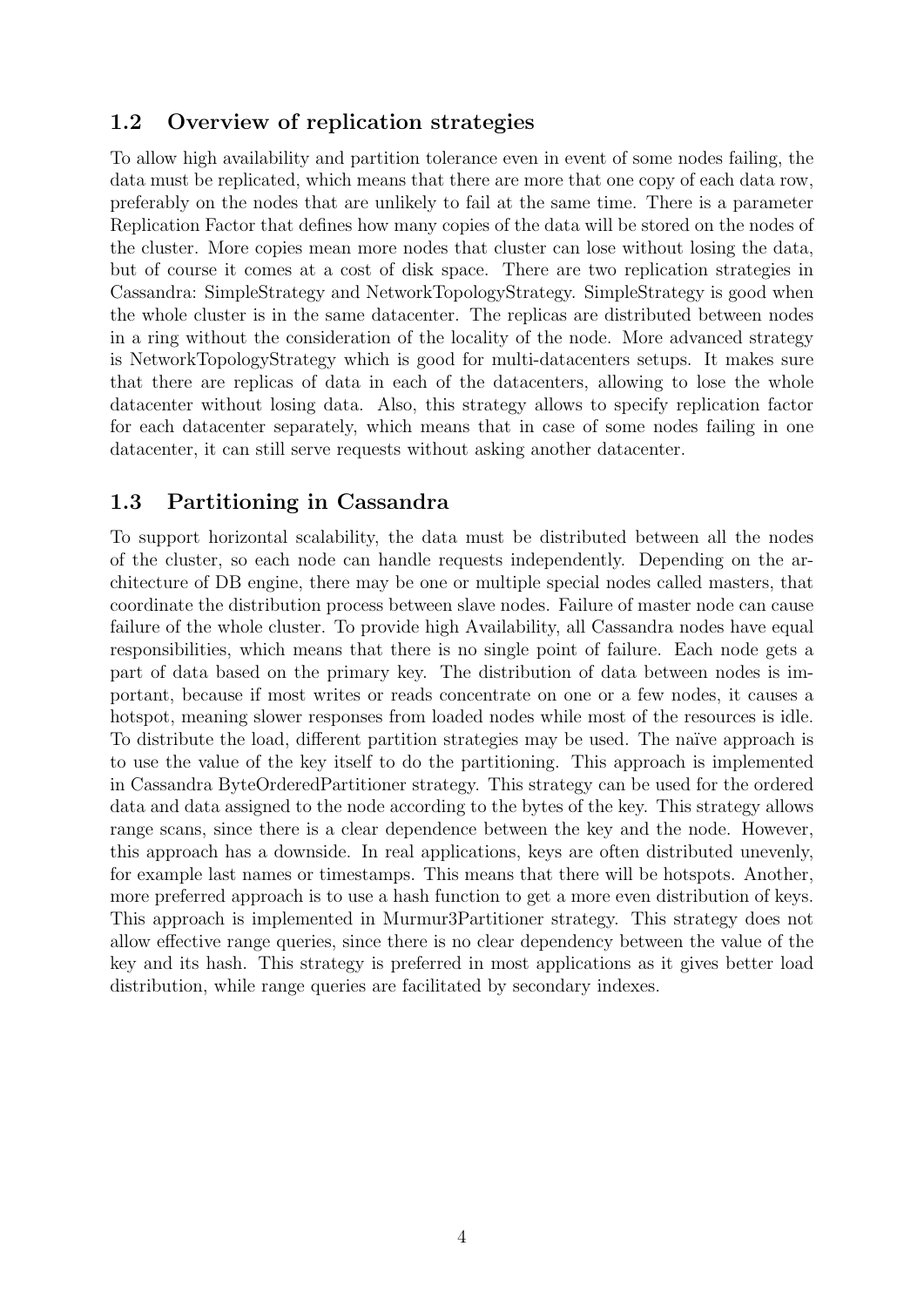## <span id="page-4-0"></span>1.4 Overview of Cassandra data model

Since Cassandra is not a traditional relational database, it has its own ways to model the data.

On the top level, there are Column Families which are in a way similar to tables in RDBMS: they contain rows and group closely related data. The main difference from tables is that Column Families do not describe the format of data they hold. Each Column Family has comparator, that defines the order in which columns will be returned to the user.

On the level below the Column Families, contained in them are Rows. Rows are containers for columns; they have an ID, that is unique and is used as a primary key as well as the partitioning key. Rows within the same Column Family are not required to have the same set of columns. In Cassandra, there are two distinct patterns of using rows. First is similar to traditional RDBMS approach when each Row contains relatively small amount of known in advance keys. Such rows are called Skinny rows. Another pattern is called wide row. Wide rows contain a large number of dynamic columns; the number of columns can vary from thousands to millions. As the partitioning happens on the row level, each row has to fit on the disc of one node.

Columns are the actual containers for the data. Each column has a name, value and a timestamp. Name is used by the Column Family comparator to define the order in which columns are stored and retrieved. Since it may be impractical to load the whole row into memory, the order of columns is important, as it allows Cassandra to retrieve only relevant slices of rows. There are multiple built-in comparators that define different orders. Custom comparators are supported as well. Columns values can be simple types as integers or strings or collections such as lists, maps and sets.

## <span id="page-4-1"></span>1.5 Short overview of CQL commands

Cassandra has its own language CQL which supports similar to SQL set of commands. The examples of usage are taken from the official documentation for Cassandra [\[1\]](#page-25-0).

#### <span id="page-4-2"></span>1.5.1 Data definition commands.

CREATE KEYSPACE is used to create a new keyspace. ALTER KEYSPACE is used to modify an existing keyspace. DROP KEYSPACE is used to delete an existing keyspace. Example of usage is given in the Listing [1.](#page-4-3)

```
CREATE KEYSPACE Excelsior
WITH replication = {'class': 'SimpleStrategy', '
   replication factor': 3};
ALTER KEYSPACE Excelsior
WITH replication = {'class': 'SimpleStrategy', '
   replication_factor': 4};
DROP KEYSPACE Excelsior;
          Listing 1: Create/Alter/Drop Keyspace in Cassandra
```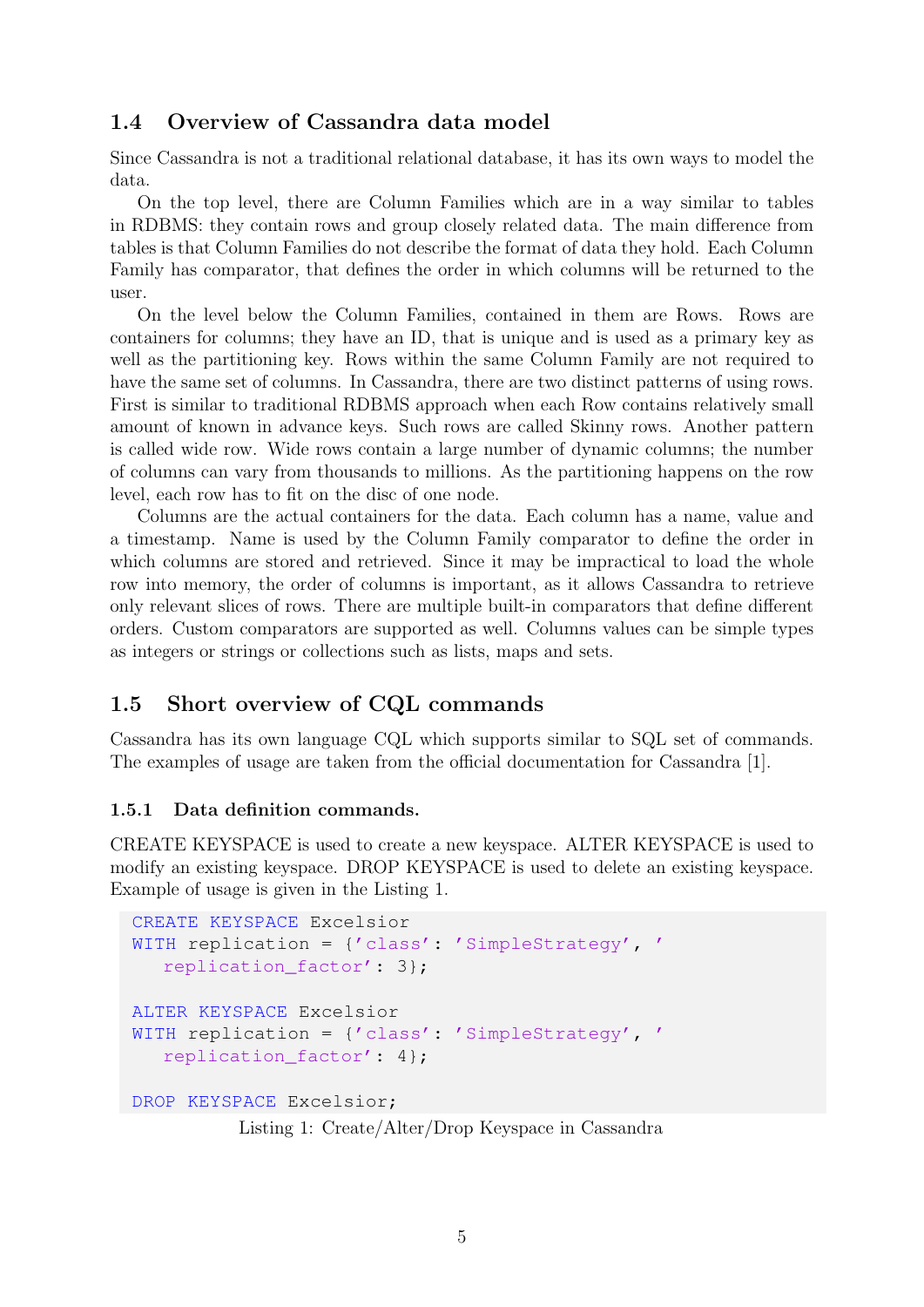CREATE TABLE is used to create a table (Column Family). ALTER TABLE is used to modify an existing table. DROP TABLE is used to delete a table. The example is given in the Listing [2.](#page-5-2)

```
CREATE TABLE monkeySpecies (
    species text PRIMARY KEY,
    common_name text,
    population varint,
    average_size int
) WITH comment='Important biological records'
   AND read repair chance = 1.0;
ALTER TABLE monkeySpecies ADD average weight varchar;
DROP TABLE monkeySpecies
           Listing 2: Create/Alter/Drop Table in Cassandra
```
#### <span id="page-5-0"></span>1.5.2 Secondary indexes.

CREATE INDEX is used to create a secondary index on a table. DROP INDEX is used to delete a secondary index. The example is given in the Listing [3.](#page-5-3)

```
CREATE INDEX favsIndex ON users (keys(favs));
DROP INDEX favsIndex
              Listing 3: Create/Drop Index in Cassandra
```
#### <span id="page-5-1"></span>1.5.3 Data manipulation commands.

SELECT is used for querying data. Only primary key or fields with secondary indexes on them can be used inside WHERE clause. The example is given in the Listing [4.](#page-5-4)

```
SELECT name, occupation FROM users WHERE userid IN (199, 200,
    207);
SELECT time, value
FROM events
WHERE event_type = 'myEvent'
  AND time > '2011-02-03'
  AND time \leq '2012-01-01'
  LIMIT 100
SELECT COUNT (*) AS user_count FROM users;
                Listing 4: Select records in Cassandra
```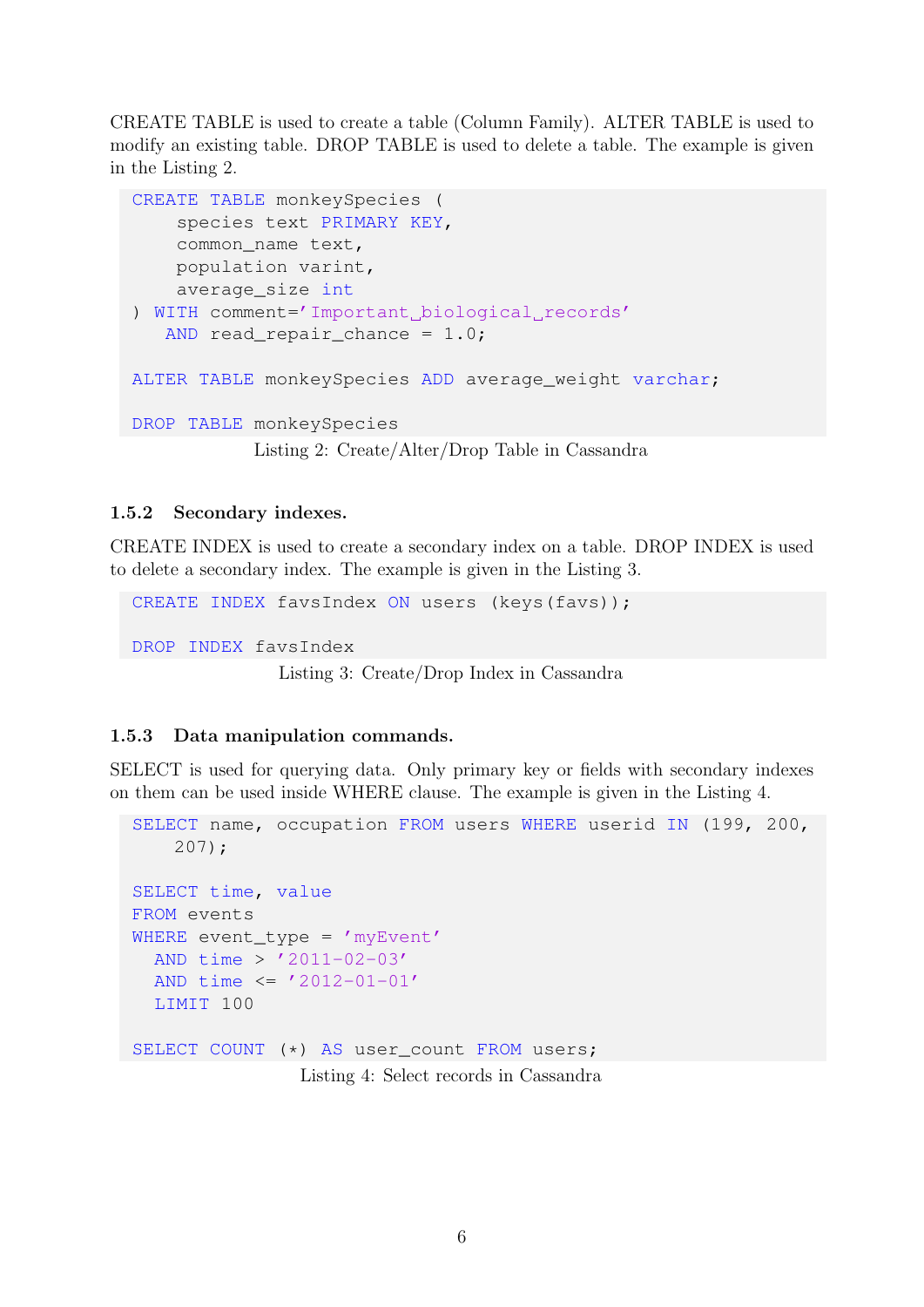INSERT is used to insert data for a row. UPDATE is used to modify the row. DELETE is used to delete rows or parts of rows. The example is given in the Listing [5.](#page-6-1)

```
INSERT INTO Movies (movie, director, main_actor, year)
                VALUES ('Serenity', 'Joss_Whedon', 'Nathan
                   Fillion', 2005)
UPDATE Movies USING TTL 400
    SET director = 'Joss Whedon',
        main\_actor = 'Mathan_Fillion',year = 2005WHERE movie = 'Serenity';
DELETE FROM Movies USING TIMESTAMP 1240003134
    WHERE movie = 'Serenity';
         Listing 5: Insert/Update/Delete records in Cassandra
```
BATCH is used to group multiple INSERT, UPDATE or DELETE commands to execute them as a single statement to save network round-trips.The example is given in the Listing [6.](#page-6-2)

```
BEGIN BATCH
   INSERT INTO users (userid, password, name) VALUES ('user2'
      , 'ch@ng', 'second');
   UPDATE users SET password = 'ps22dhds' WHERE userid = '
      user3';
   INSERT INTO users (userid, password) VALUES ('user4', '
      ch@ng');
   DELETE name FROM users WHERE userid = 'user1';
APPLY BATCH;
```
Listing 6: Batch command in Cassandra

## <span id="page-6-0"></span>1.6 Data modeling in Cassandra

Data modeling in Cassandra is different from data modeling in traditional RDBMS. The reason for that is in contrast with relational database Cassandra cannot perform just any ad-hoc query since it does not have joins and can only filter by indexed fields. Thus, database architect should plan in advance how to store the data in a way that the required queries are possible and efficient. The internal representation of data in Cassandra is often described as "Map of sorted maps". The outer map is a column family that has rows with their primary keys as keys of the hash. The inner map is row with columns, that are sorted by their name. This allows efficient range queries on columns if their names are constructed from the values that they hold. In fact, it is a common pattern to have "valueless columns" when all the data needed is placed in column name. Since Cassandra does not have joins, it is very common practice to denormalize data, for example to have special column families for the joined data. It is often the case that for almost each query type there is a separate table in Cassandra database. There is a special case of data modeling often used in Cassandra: time series. There are a few features that timeseries data has: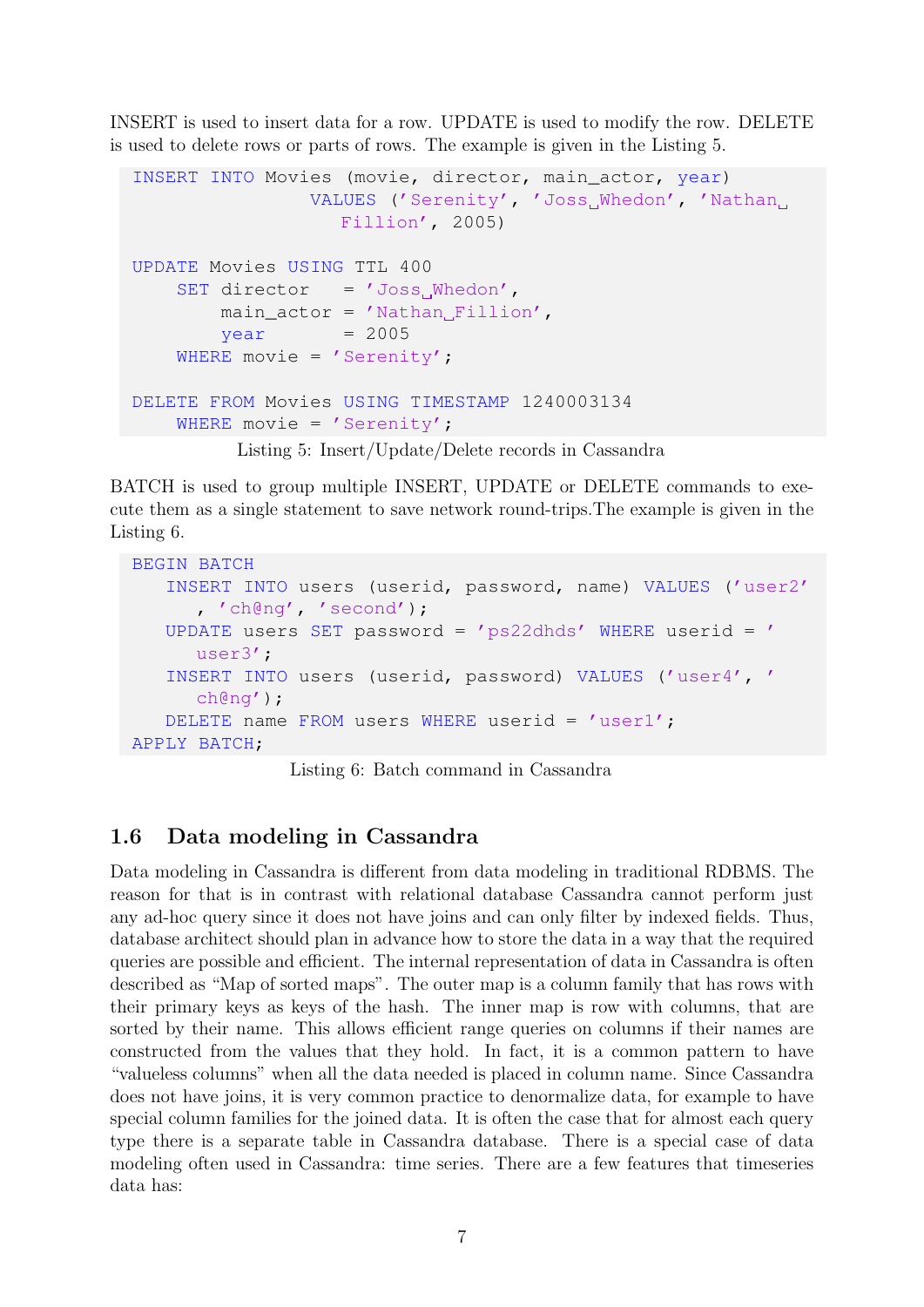- 1. Time series data is represented as pair (timestamp, value)
- 2. Often, timeseries are written at a high rate
- 3. Timeseries should be ordered by time
- 4. Queries on timeseries usually include ranges by time

Timeseries data can be efficiently modeled in Cassandra wide rows. Each event in timeseries is represented by one column in a row for the particular metric. Each column name includes timestamp of the event to exploit column sorting in Cassandra. One of the problems that this model has is that rows can be overflown by the number of events. Another problem is that writing in one row can cause a hot spot, reducing performance. Both problems are solved by additional partitioning, i.e. additional information in primary key. The problem with overflowing data is solved by creating a new row for each time interval (for example hour, day or month) depending on the data rate. In this case each row has only limited number of data points and does not grow infinitely. Also, it allows to discard old data, leaving only aggregates. The problem with hot spots is solved by dividing data into buckets by some natural or artificial property. One of the examples of this is dividing events stream on warnings, errors and info messages, each of which is stored in a separate row. Another approach is to create an artificial attribute that would divide data into N buckets (can be sequential number mod N).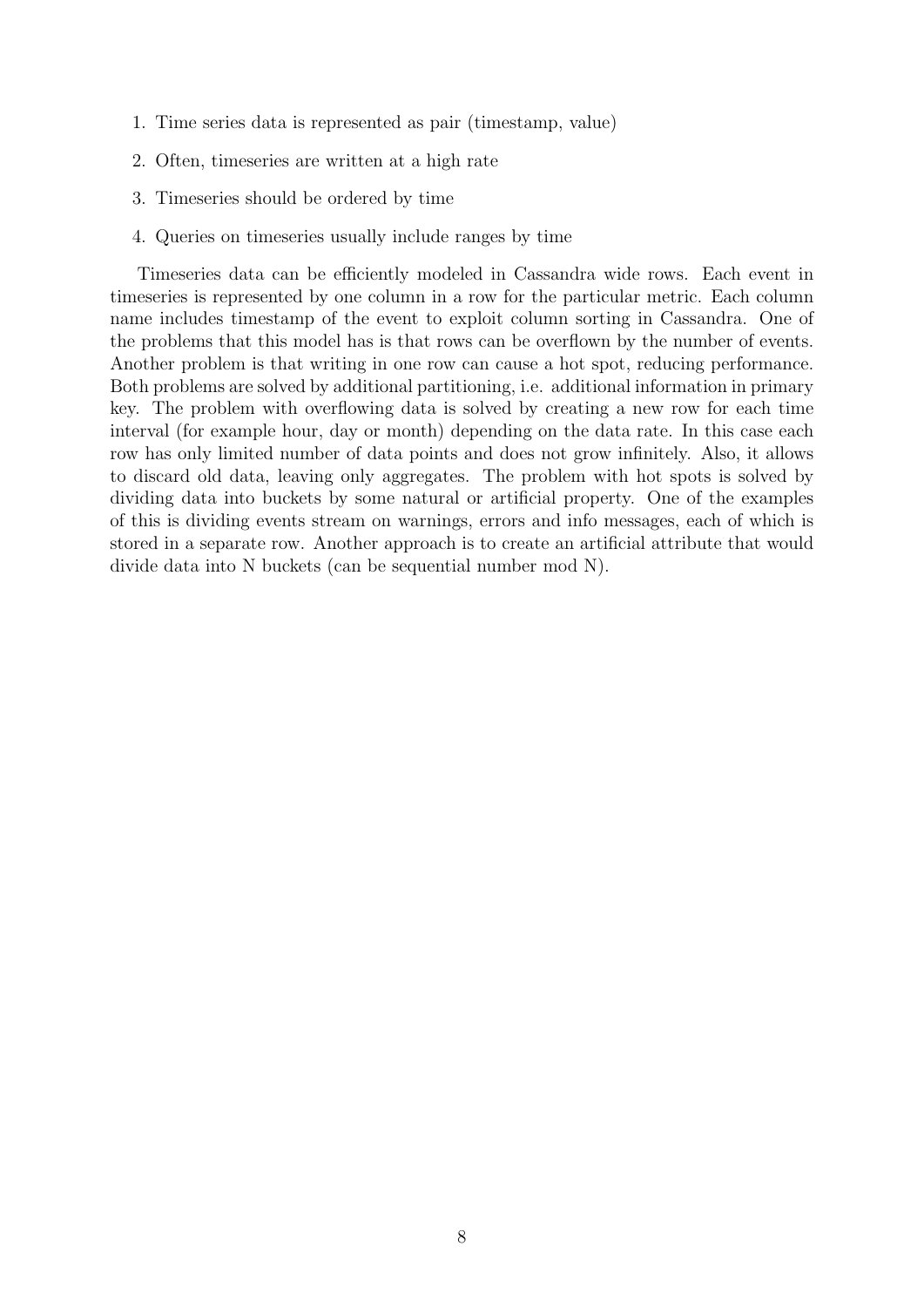### <span id="page-8-0"></span>1.7 Cassandra vs MSSQL

Companies all around the world use software applications of different complexities and volume of data. We are used to classify the data amount in 3 levels: small data, medium data and big data. Small data is referred to the cases where your data fit easily in one machine and you don't need to share those. This level is not present when we speak about enterprise softwares because the volume is much higher to fit in one machine. Medium data is the set of data that most of developers normally work. It can still fit in 1 machine and probably you are using some kind of legacy RDBMS like MSSQL and you can support hundreds of concurrent users. You can have ACID guaranty and on the same time if you need to scale up that is done only vertically. Nowadays, we speak more and more about big data and how much it is present in every company due to the increased size of data that is being collected and afterwards processed. The big data volume doesn't fit in a single machine, we need generally to retain them for a very long period of time and we need to be able to scale up horizontally to support the dynamic increase of this volume. Based on this situation we need to analyze and find out which database system fits better to our needs, so we raise the following question:

Does MSSQL (RDBMS) or Cassandra(NoSQL) work better for BIG DATA? We will give answer to this question by taking in consideration some features that are present while speaking about systems that need to deal with Big Data.

#### 1. High Availability

MSSQL is using Master/Slave approach for clustering and has single point of failure. In addition, in case the Master is down we have to activate the slave and for this there are two methods: Manual or Automatic. Both of them need time to be activated and during this period of time (in the best case some seconds) the service is down. The automatic approach that is achieved by using controllers has again point of failure, the controller itself. Who is going to control that this automatic controller is not failing? Imagine when we have driver issues, power failure, change of database settings or even planned OS updates which in big clusters are happening often, in all these cases we will face unavailability which will probably lead to unhappy customers.

Cassandra was designed to provide high availability and it has no single point of failure because there is no master/slave concept. All the nodes are equal between them and all offer read/write access. This makes possible to scale horizontally which is much times cheaper compared with the vertical scale of MSSQL.

#### 2. ACID is not true during replication

MSSQL and other relational databases are famous for their ACID properties. Lets think about the following situation: The client application is writing into the Master and this server fails. We have to reach the slave server in order to manipulate the data until the master is back and on this moment can happen that which is called replication lag, it means the data are not the same and we lost Consistency. Said that we are not under ACID theory anymore.

Cassandra is offering a different theory which fits better to big data, it is using AID approach with tunable Consistency that permits you to decide when to tolerate or strict the consistency of your application.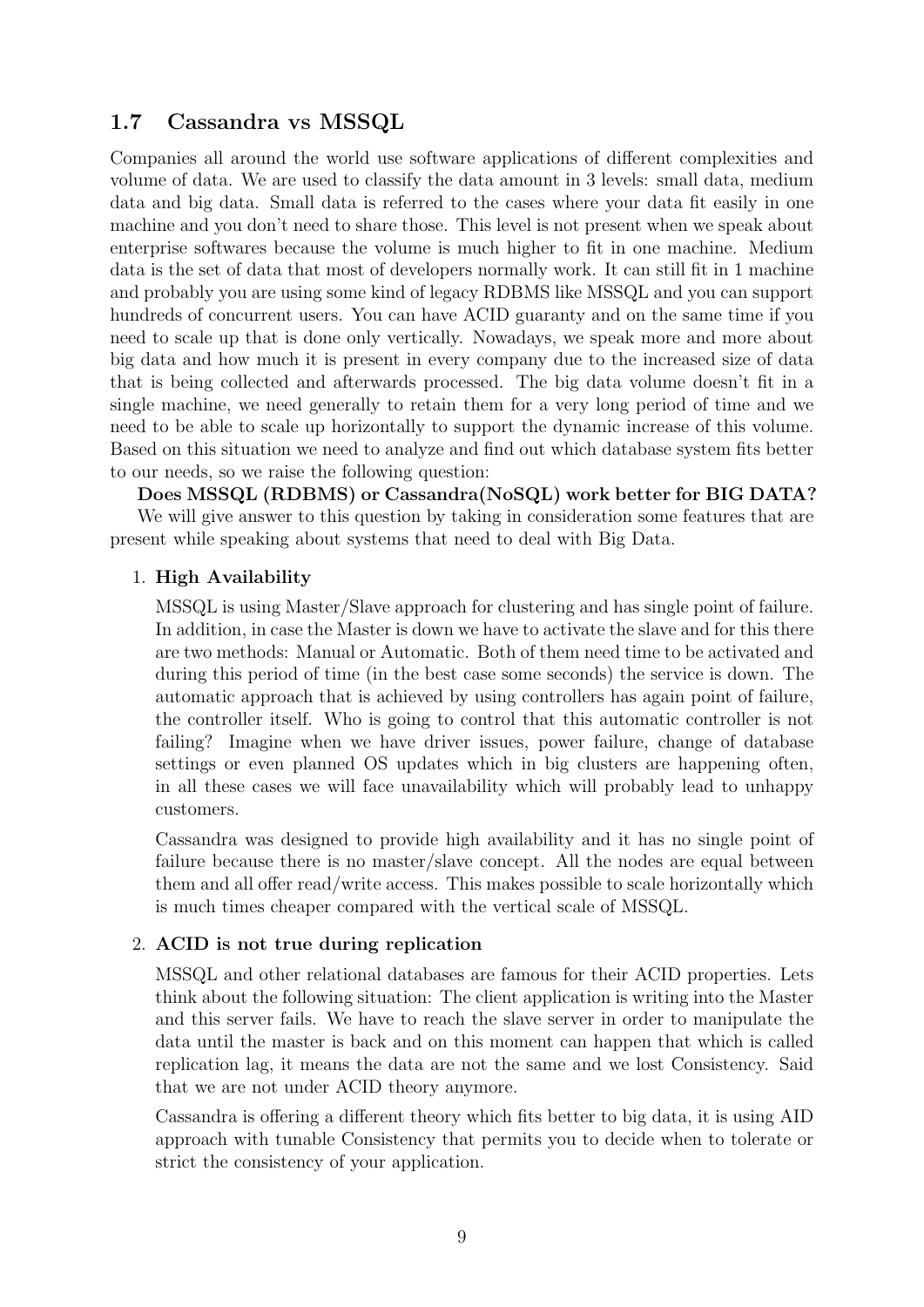#### 3. Data normalized or denormalized

MSSQL or even more generally in relational databases world we are used to apply third normal form while building our tables. We take a practical example where you need to provide access on the same time to million of users what you will probably face is a very long response time due to the joins between the tables. We try to optimize by using different indexes but after some time we have only one solution to speed up the process, denormalize that table to answer the log-in queries. This is the general approach that we use in relational databases when the table is becoming very big and we need to access it frequently.

We use denormalized tables since the beginning with Cassandra, so we are just doing the same thing that system which uses MSSQL will do after some time when the data amount grows.

#### 4. Data sharding

We are speaking about huge volumes of data where placing everything in the same machine after a period of time is not possible anymore. This is why we need to do sharding of our data. Now, image that you have MSSQL installed and you need to split the data in four different databases in order to balance the load and you need to run a query which takes all users from a specific state. It means you need to run 4 queries in MSSQL to have the result. Than again we decide to denormalize in order to solve this and make 2 copies of users, 1 by user ID and 1 by State. Suppose another situation in the same example, we need to double the number of nodes it means we need to build a tool to manually split the data from 4 to 8. This is a very big pain, difficult and error proof. Lets don't speak about managing the schema which even more difficult to manage. If you need to change the schema your next step is to propagate this change in all cluster and data centers.

Cassandra is a distributed database and it offering and managing all the sharding part and needed changes in the best possible way by itself. The developers don't need to think or worry about it because Cassandra will deal with all the complexity of that process.[\[2\]](#page-25-1)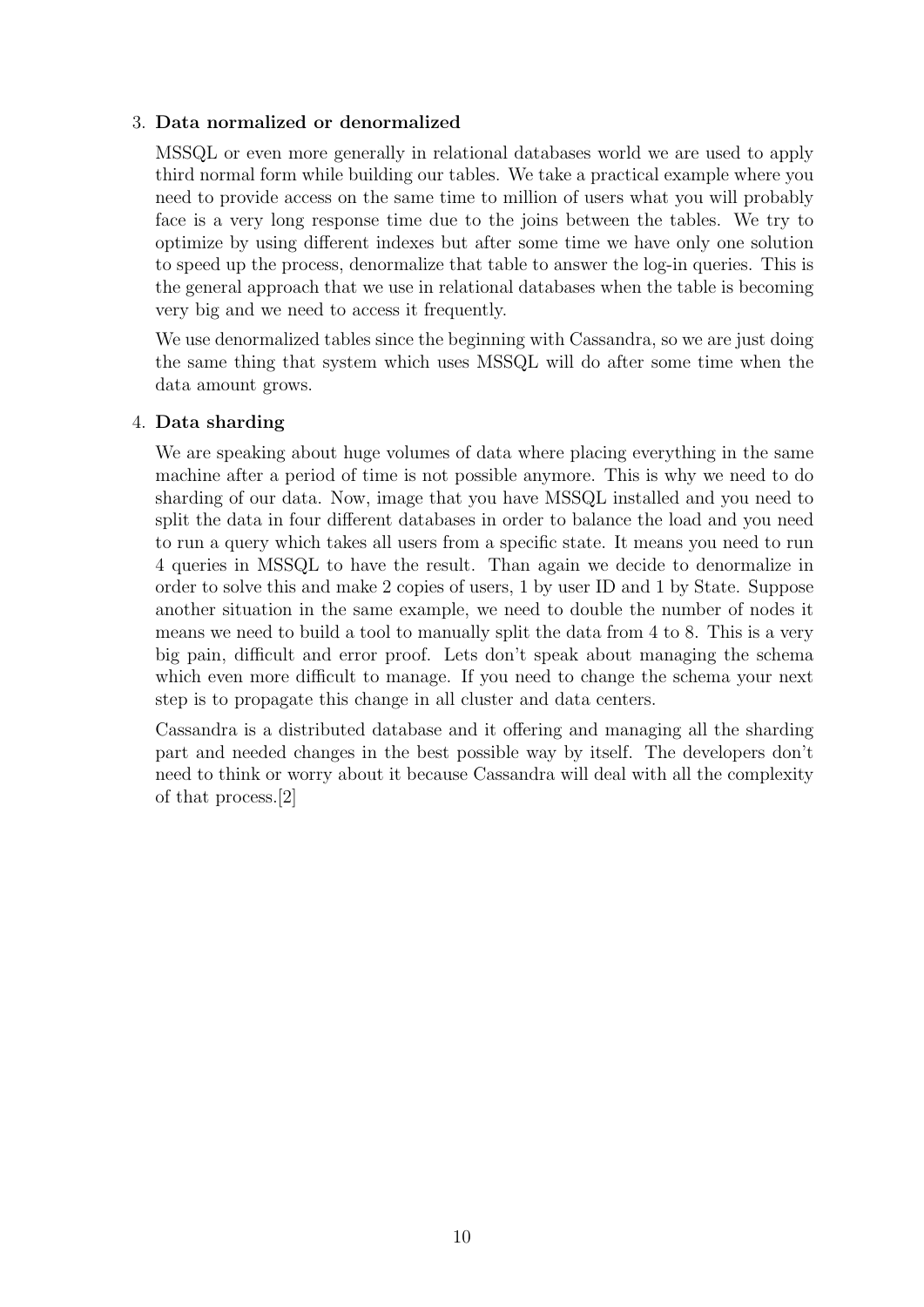# <span id="page-10-0"></span>2 Experiment design

To see the real performance of Cassandra in comparison with Microsoft SQL Server we designed a database and ran number of queries on it. The database represents an online store with a very large number of customers and very large number of requests coming to it. We have modeled it in Cassandra and Microsoft SQL Server to make a performance comparison.

## <span id="page-10-1"></span>2.1 Database design

We designed our Cassandra database on the data from well-known Northwind database [\[3\]](#page-25-2); SQL version uses Northwind directly. The core of the database on which we test our requests is represented with two entities: orders and products in them. This entities are modeled differently in Cassandra and SQL database. The relevant parts of schema for the SQL database are shown in the Listing [7.](#page-10-2)

```
CREATE TABLE orders (
 id INT NOT NULL,
 employee_id INT ,
 customer_id INT ,
 order_date DATETIME ,
 shipped_date DATETIME ,
 ship_name VARCHAR(50),
 ship_address1 VARCHAR(150) ,
 ship_address2    VARCHAR(150)    ,
 ship_city VARCHAR(50),
 ship_state VARCHAR(50)
 ship_postal_code VARCHAR(50) ,
 ship country VARCHAR(50),
 shipping_fee DECIMAL(19,4) NULL DEFAULT '0.0000',
 payment_type VARCHAR(50) ,
 paid_date DATETIME ,
 order status VARCHAR(25),
 PRIMARY KEY (id)
);
CREATE TABLE order_details (
 order_id INT NOT NULL,
 product_id INT ,
 quantity DECIMAL(18,4) NOT NULL DEFAULT '0.0000'
    ,
 unit price DECIMAL(19,4) NULL DEFAULT '0.0000',
 discount DOUBLE NOT NULL DEFAULT '0',
 order_detail_status VARCHAR(25),
 date allocated DATETIME ,
 PRIMARY KEY (order_id, product_id)
);
```
Listing 7: SQL Tables schema (relevant parts)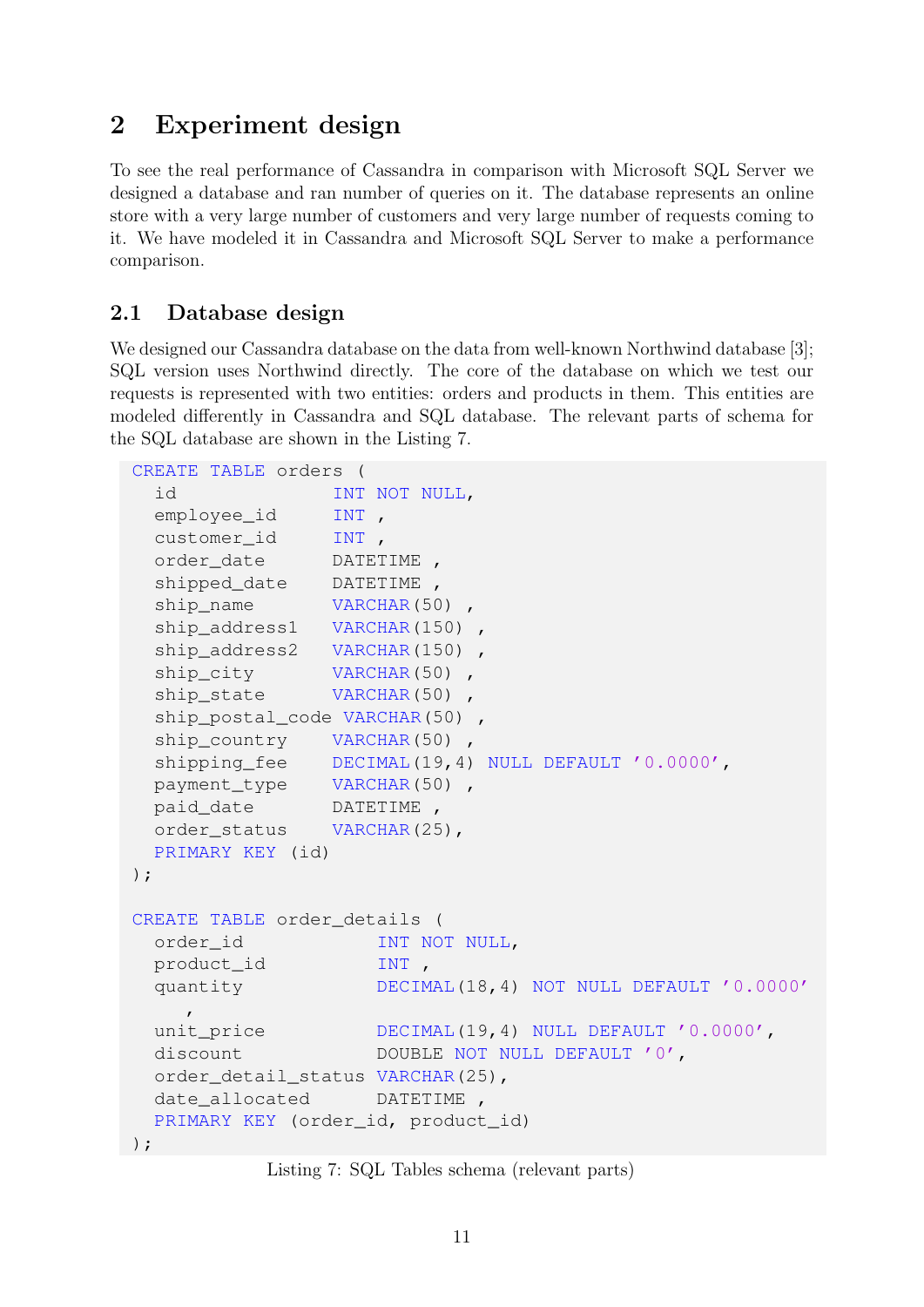Database design in Cassandra starts from identification of queries that the database should efficiently support. We decided that it is important to have fast read access to orders by their ID but also we need to support showing all the orders in some period of time or belonging to particular customers with all the products belonging to the order. The two basic tables for orders and order details are very similar to SQL version, their schema is shown in the Listing [8.](#page-11-0)

```
CREATE TABLE orders by id(
        order_id int PRIMARY KEY,
        customer_id int,
        employee_id int,
        order_date timestamp,
        required_date timestamp,
        shipped_date timestamp,
        ship_via text,
        freight decimal,
        ship name text,
        ship address text,
        ship_city text,
        ship region text,
        ship_postal_code text,
        ship_country text,
) WITH comment= 'Orders by id'
   AND read repair chance = 0.3;
CREATE TABLE order_details(
        order_details_id int,
        product_id int,
        Unit_price decimal,
        Quantity decimal,
        Discount decimal,
        PRIMARY KEY ((order_details_id), product_id)
) WITH comment= 'Order Details'
   AND read_repair_chance = 0.3;
```
Listing 8: Cassandra tables schema: base tables

This database already supports efficient querying by order ID but lacks support for the other types of queries we identified as important. To support them we need to create two additional tables shown in the Listing [9.](#page-12-0) We can see that the tables are denormalized, and *orders by customer* contains data for order details. Also, the tables have different partitioning and clustering keys.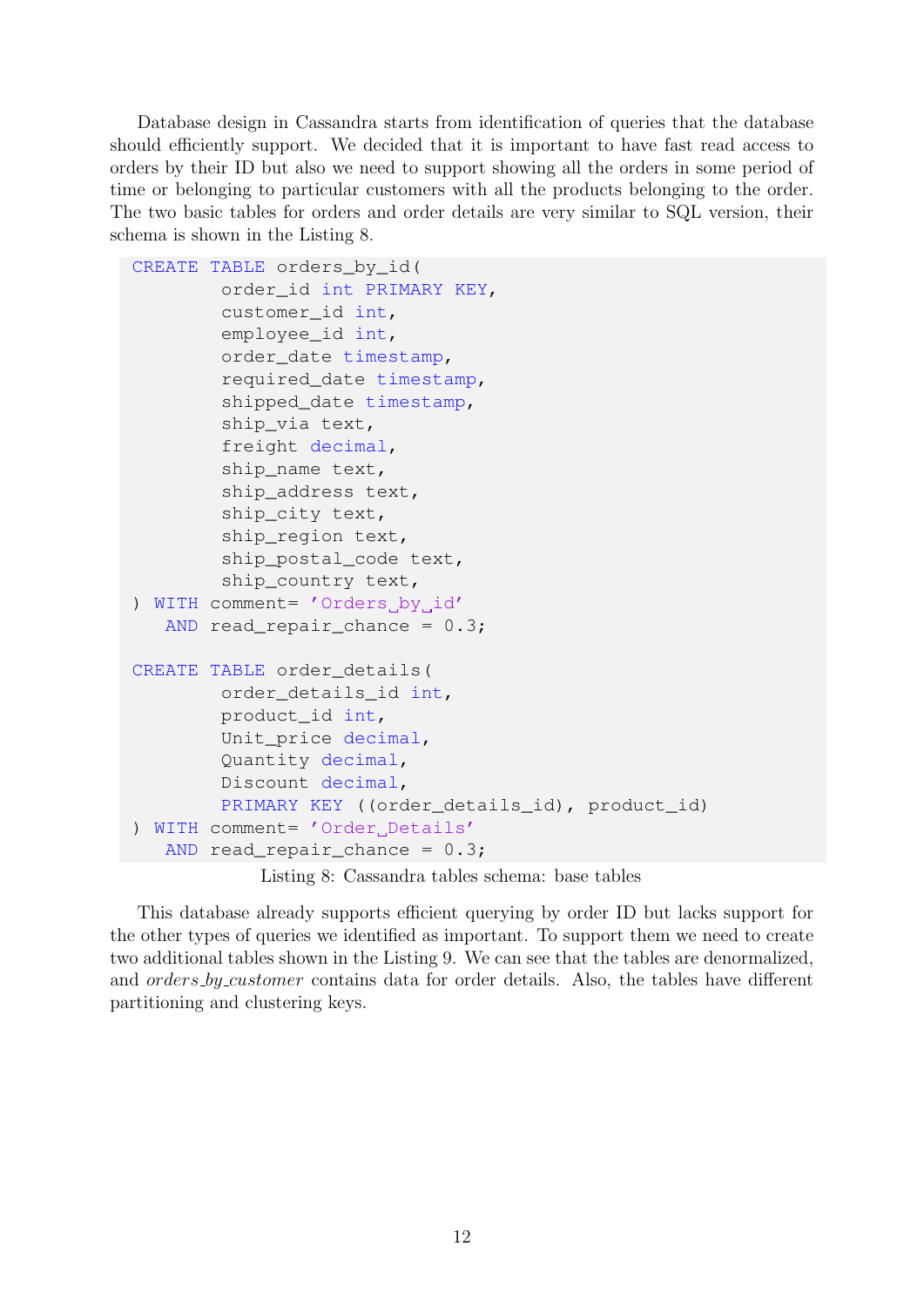```
CREATE TABLE orders by time(
        order_id int ,
        customer_id int,
        employee_id int,
        order date timestamp,
        Order_month timestamp,
        required_date timestamp,
        shipped date timestamp,
        ship_via text,
        freight decimal,
        ship_name text,
        ship_address text,
        ship_city text,
        ship_region text,
        ship_postal_code text,
        ship_country text,
PRIMARY KEY ((order_month), order_date, order_id)
) WITH comment= 'Orders By Time'
   AND read repair chance = 0.3;
CREATE TABLE orders_by_customer(
        order_id int ,
        customer_id int,
        employee_id int,
        Order_detail map<int, frozen <tuple<int, text,
           decimal, decimal, decimal>>>,
        -- map<Oder detail id, tuple<Product id,
           Product_name , Unit_price, Quantity, Discount>>
        order_date timestamp,
        required_date timestamp,
        shipped date timestamp,
        ship_via text,
        freight decimal,
        ship name text,
        ship_address text,
        ship_city text,
        ship_region text,
        ship postal code text,
        ship_country text,
PRIMARY KEY ((customer_id), order_date, order_id)
) WITH comment= 'Orders_By_Customer'
   AND read_repair_chance = 0.3;
```
Listing 9: Cassandra tables schema: auxiliary tables

Disclaimer: even though this experiment database design tries to follow real world application design, it is in no way exhaustive. In this example we do not discuss all the possible cases that need to be covered in the real application, such as ensuring consistency between denormalized tables, handling the desired level of read and write consistency, etc.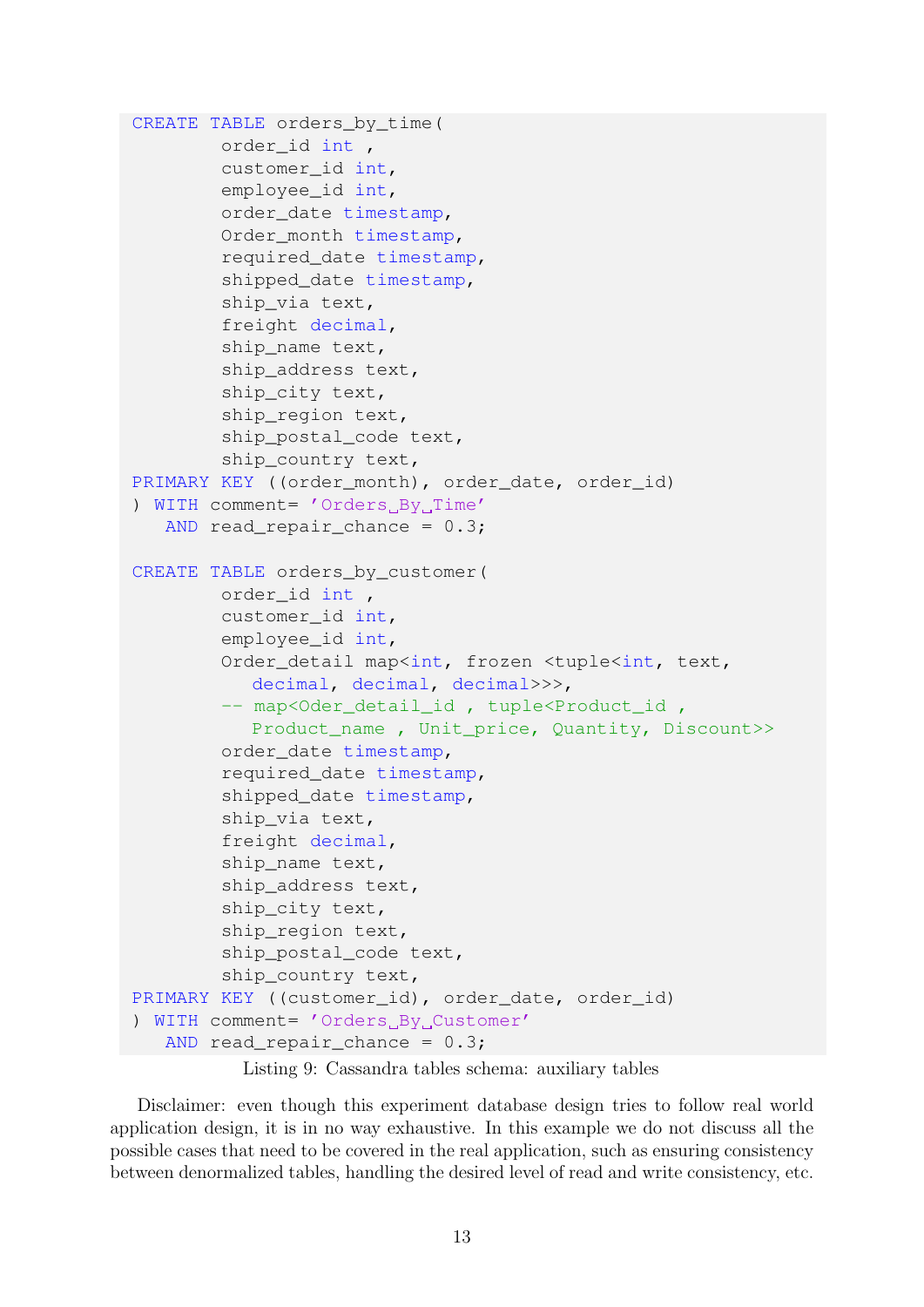#### <span id="page-13-0"></span>2.2 Queries

In the experiment we decided to test basic queries such as Insert, Select, Update and Delete in Cassandra and SQL Server. For each desired result we have chosen an optimal for the particular database and schema query, so the queries are not always equivalent but their execution produces the same result. We tested performance of every query with 1000000 rows and for some queries we additionally measured the performance on 10000 and 100000 rows to see the performance dynamics. Every query was performed 6 times with the first round being a warmup and not included in the calculations. The results of the last 5 rounds were averaged. The end result is represented in seconds.

There are two main types of queries modeled in the benchmark. The first type is separate queries on single rows performed in a loop to model large number of clients querying the database. The second type is a single request covering very large number of rows modeled with range or  $IN$ . The queries are measured taking into account denormalization, so the request that in SQL updates only one table in Cassandra may update three tables. In SQL all the tables have appropriate indexes. For Cassandra queries we use consistency level QUORUM.

#### <span id="page-13-1"></span>2.3 Database configuration

Used versions:

- Cassandra 3.11.0, CQL spec 3.4.4
- Microsoft SQL Server Enterprise (64-bit) version 13.0.4206.0.

The Cassandra cluster is configured to have 3 node cluster with replication factor of 2 and simple replication strategy; the configuration is given in the Listing [10.](#page-13-4) The SQL Server cluster is a failover cluster with 3 nodes and without sharding. Configuring sharding on SQL Server cluster may result in higher performance but it was not considered in this research.

```
CREATE KEYSPACE Retail
WITH replication = {'class': 'SimpleStrategy', '
  replication_factor': 2};
```
Listing 10: Cassandra cluster configuration

#### <span id="page-13-2"></span>2.4 Hardware configuration

The experiment was conducted on Cassandra and SQL clusters located in Google Cloud. Cassandra and SQL clusters were configured to have 3 nodes. Each node has the configuration given in the Table [1.](#page-13-3) The machine issuing requests against the databases is located in the same virtual network as the databases so we consider the network latency to be negligible.

<span id="page-13-3"></span>

| Processor             | Intel Xeon Sky Lake, 4 vCPUs 2.0 GHz |
|-----------------------|--------------------------------------|
| $ $ RAM               | $15\,$ Gb                            |
| Hard Drive type   HDD |                                      |

Table 1: Hardware configuration (each node)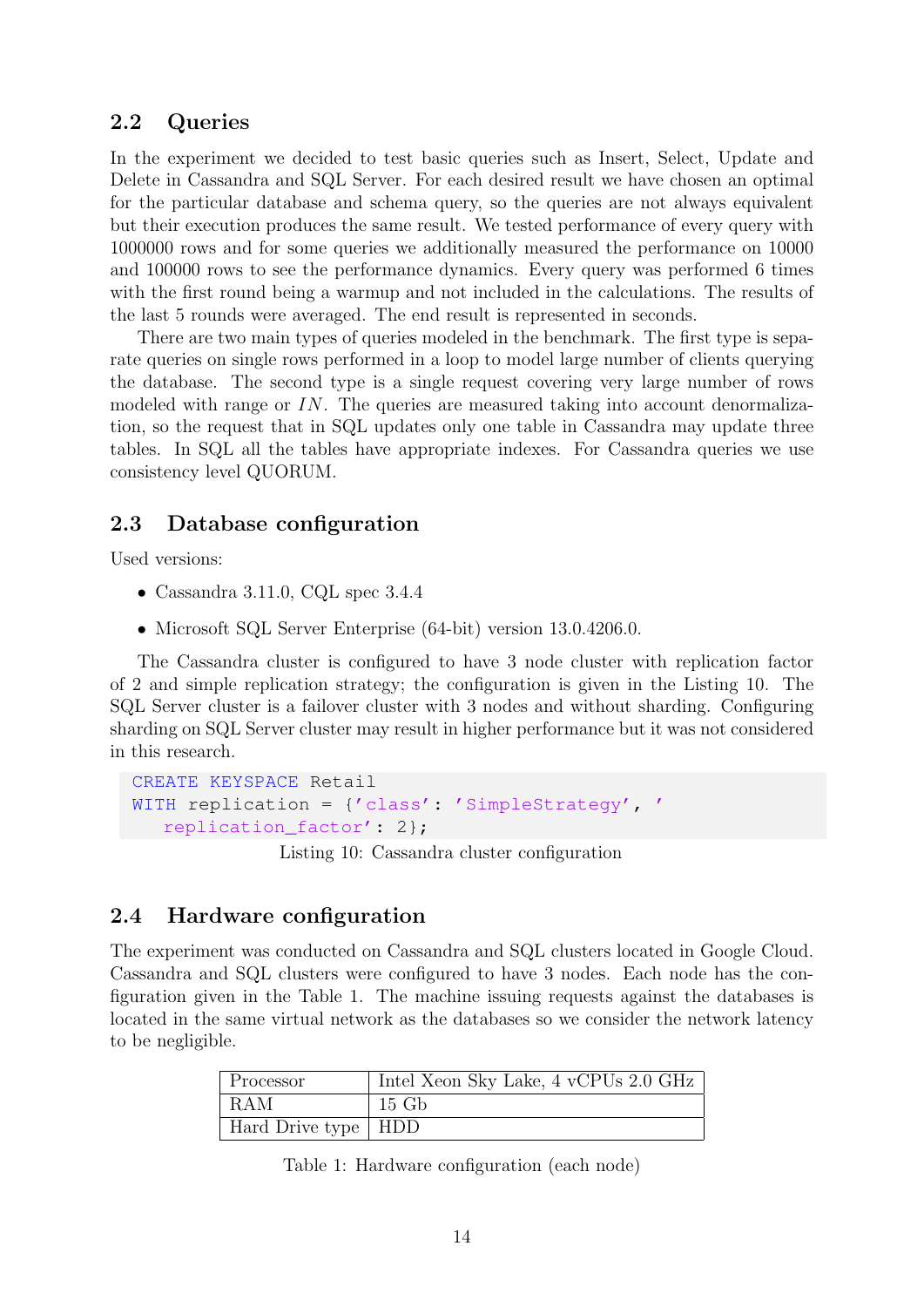# <span id="page-14-0"></span>3 Experiment results

#### <span id="page-14-1"></span>3.1 Insert

```
insert into order_details (order_details_id, product_id,
  unit_price, quantity, discount)
values (X, X, X, X, X)
```
Listing 11: Inserts in simple table Cassandra

```
insert into order_details (order_details_id, product_id,
  unit_price, quantity, discount)
values (X, X, X, X, X)
```
<span id="page-14-2"></span>

Listing 12: Inserts in simple table SQL

Figure 1: Time taken for single inserts in a loop

This experiment shows the performance when inserting records one by one in a loop. Simple inserts have the same syntax in Cassandra and SQL (listings [11,](#page-14-3) [12\)](#page-14-4) but their performance is drastically different. We can see from the figure [1](#page-14-2) that on 1 million records Cassandra is more than 10x faster.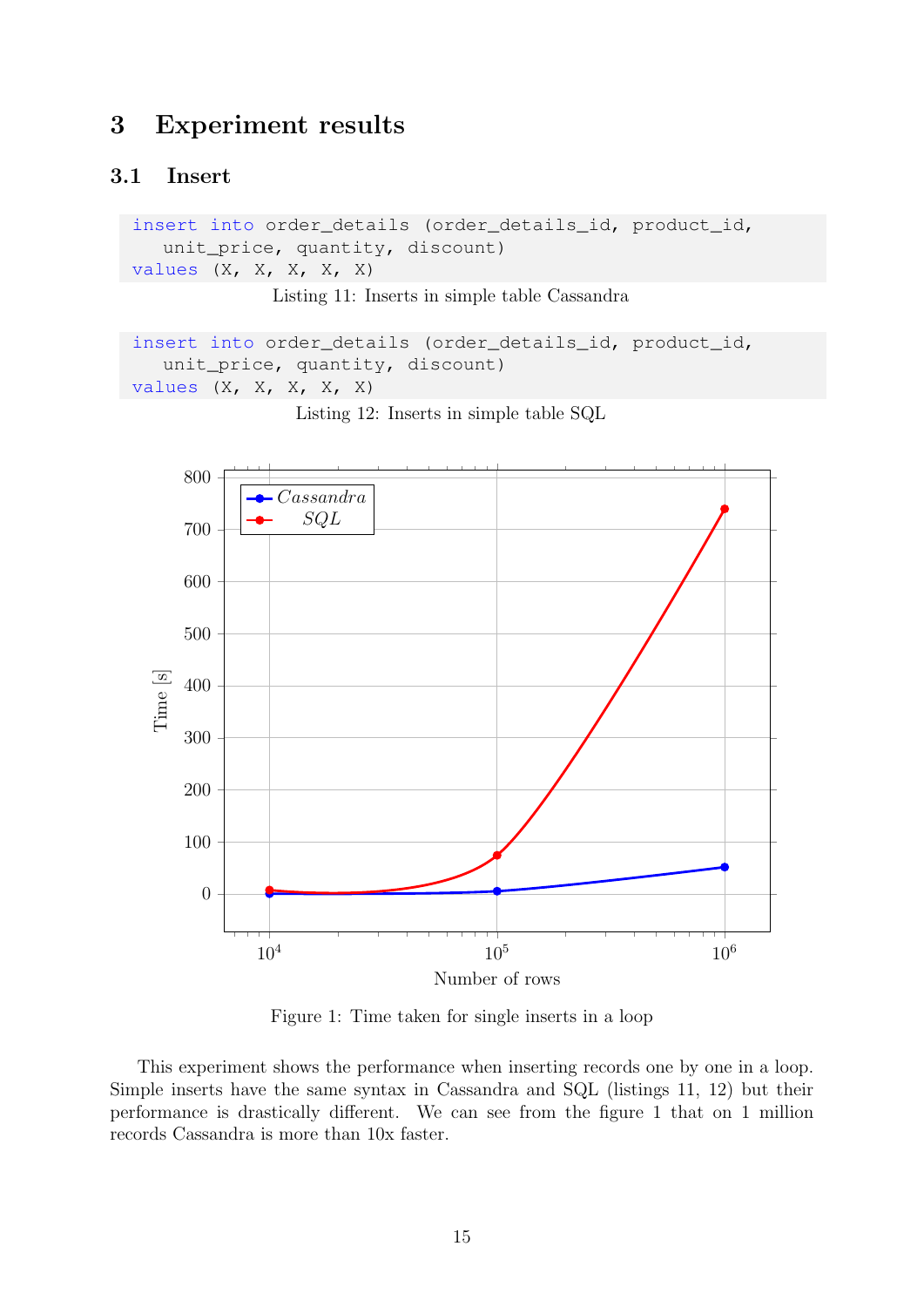```
insert into orders_by_id () values (X, X, X, X, X)
insert into orders_by_time () values (X, X, X, X, X)
insert into orders_by_customer () values (X, X, X, X, X)
```
Listing 13: Inserts into multiple tables in Cassandra

```
insert into order_details (order_details_id, product_id,
  unit_price, quantity, discount)
values (X, X, X, X, X)
insert into orders () values (X, X, X, X, X)
```
Listing 14: Inserts into multiple tables in SQL

<span id="page-15-0"></span>

Figure 2: Time taken for inserts into multiple tables in a loop

This experiment shows the performance when inserting records one by one into multiple tables. Since our Cassandra database has denormalized schema with data duplication, every record has to be inserted into multiple tables when in SQL we insert every entity into one respective table. From listings [13,](#page-15-1) [14](#page-15-2) evident that we insert into 3 tables in Cassandra and 2 tables in SQL. Figure [2](#page-15-0) shows that in this case Cassandra is 2x faster.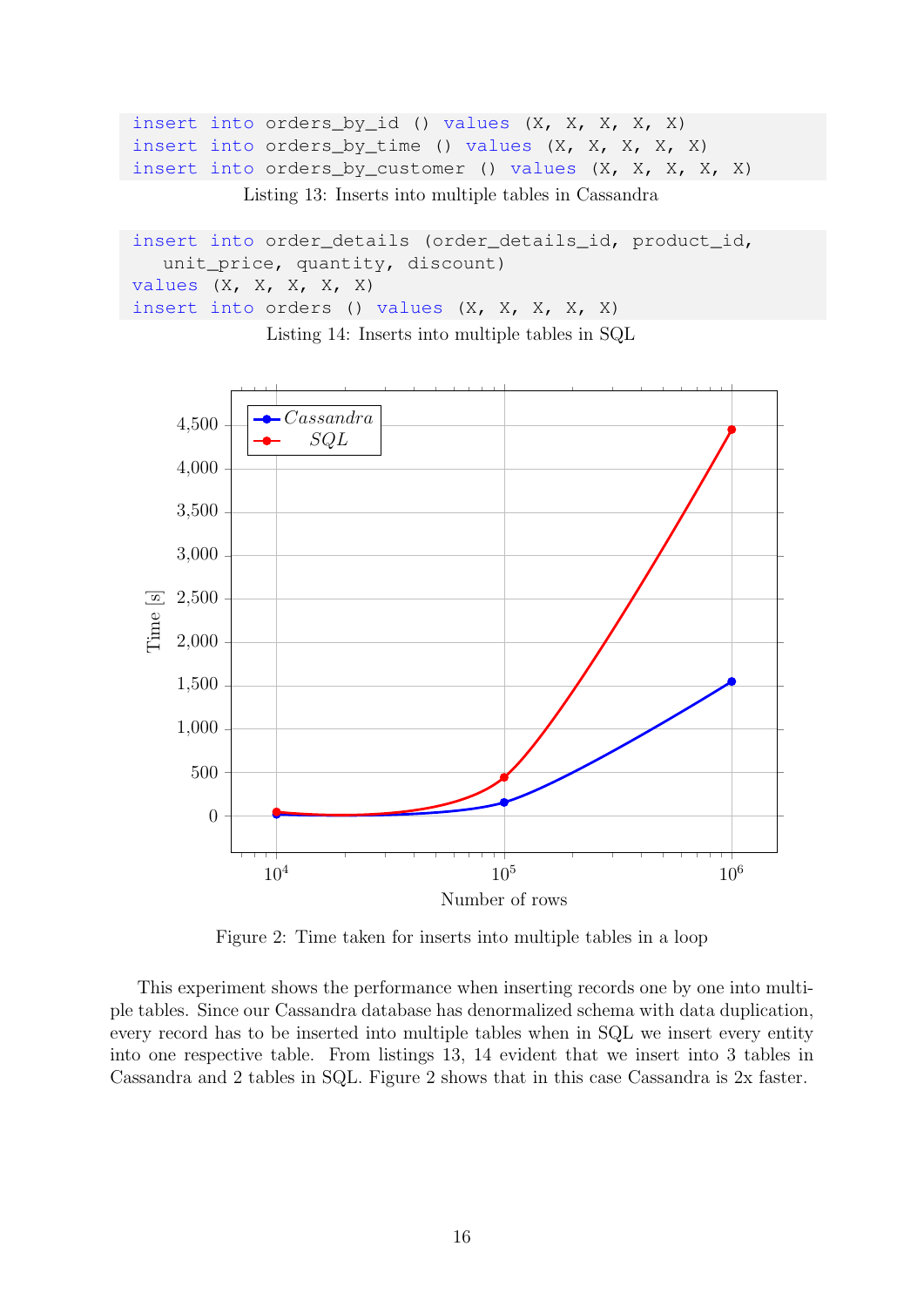# <span id="page-16-0"></span>3.2 Select

```
SELECT * FROM order_details
WHERE order_details_id = X
```
Listing 15: Select in loop in Cassandra

<span id="page-16-3"></span>SELECT \* FROM orders WHERE order\_details\_id = X

Listing 16: Select in loop in SQL

<span id="page-16-1"></span>

Figure 3: Time taken for point selects in a loop

This experiment shows performance on point selects performed multiple times. Listings [15](#page-16-2) and [16](#page-16-3) show that the syntax is equivalent. From figure [3](#page-16-1) it is clear that on 1 million queries Cassandra is 3x faster.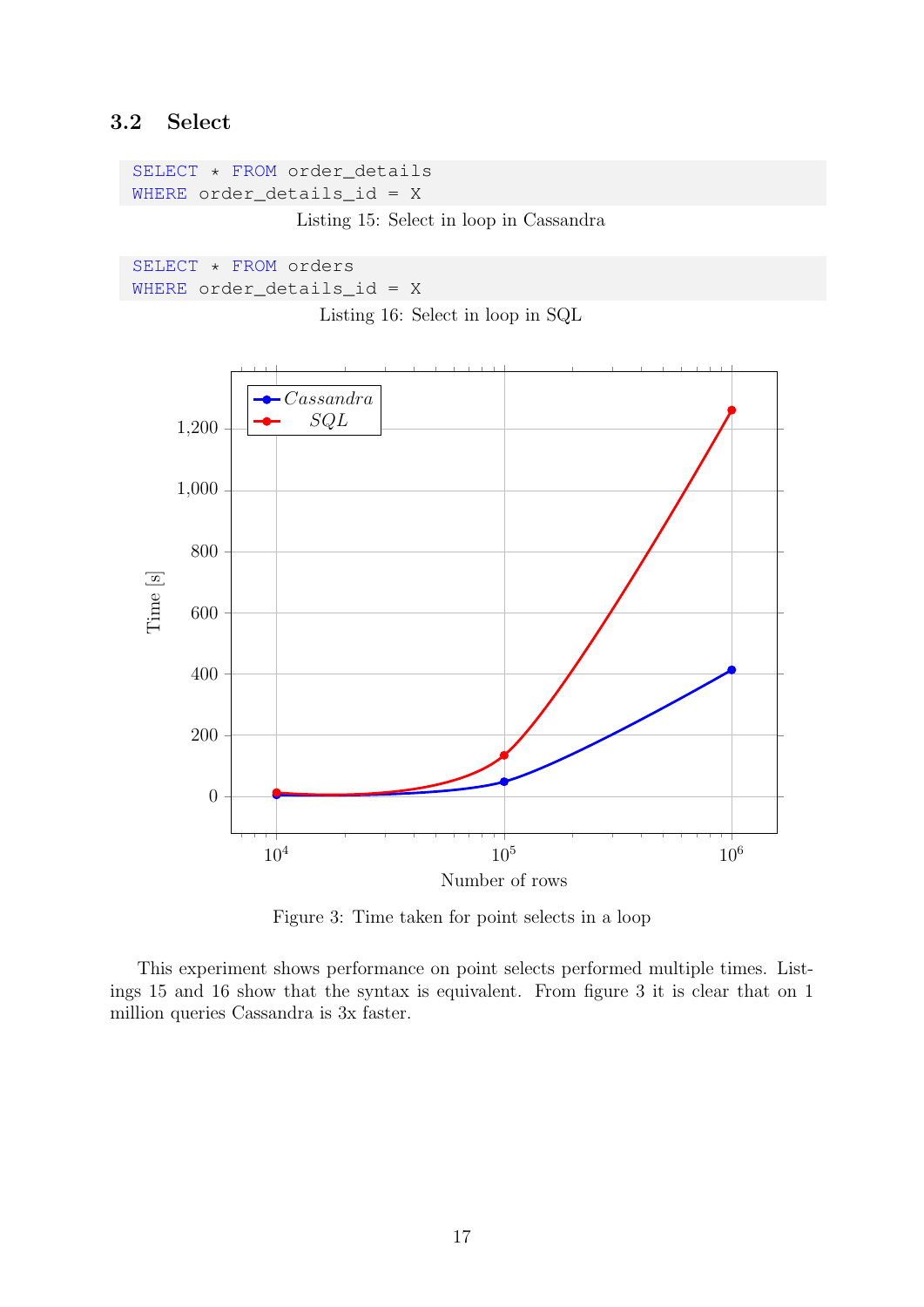```
SELECT * FROM orders_by_time
WHERE order_month = '1983-01-01'
```
Listing 17: Select by partition key (1 year) in Cassandra

```
SELECT * FROM orders
WHERE order_date >= '1983-01-01'
AND order_date < '1984-01-01'
```
Listing 18: Select by range of 1 year in SQL

<span id="page-17-0"></span>

Figure 4: Time taken for select by range of 1 year

This experiment shows the selection of all rows for 1 year. We have different queries (listings [17](#page-17-1) and [18\)](#page-17-2) for Cassandra and SQL as we decided to partition this table by year. Figure [4](#page-17-0) shows that Cassandra is 3x faster in this case. This case shows that with optimized schema Cassandra can show good performance even on non typical for it scenarios.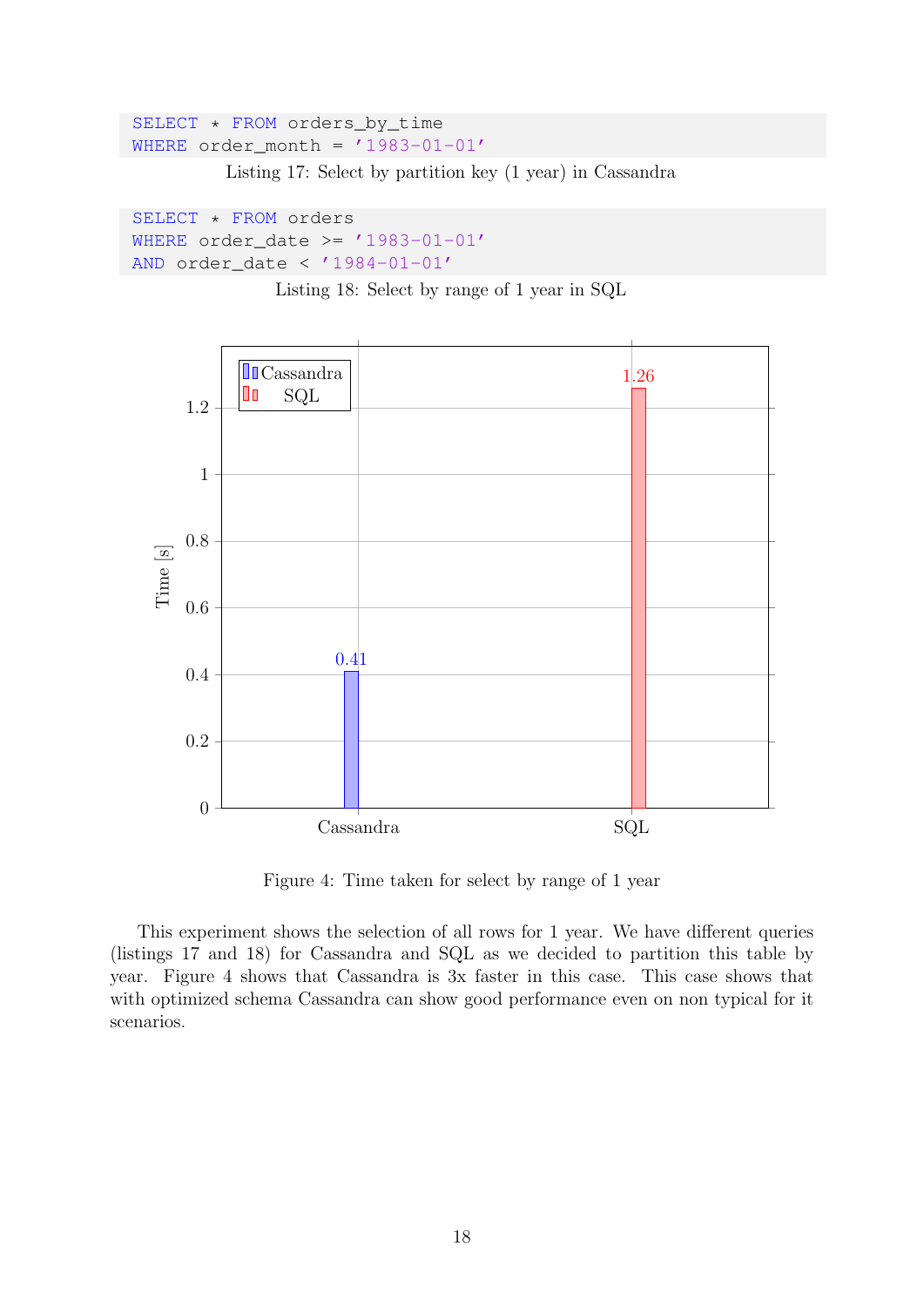```
SELECT * FROM orders_by_time
WHERE order_month >= '1971-01-01'and order\_month \leq '2017-12-30'ALLOW FILTERING
```
Listing 19: Select by range of multiple years in Cassandra

```
SELECT * FROM orders
WHERE order_date >= '1983-01-01'AND order date < '2018-01-01'
```
Listing 20: Select by range of multiple years in SQL

<span id="page-18-0"></span>

Figure 5: Time taken for select by range of multiple years

This experiment shows selection of data for multiple years. Listings [19](#page-18-1) and [20](#page-18-2) that the queries are different since we exploit the fact that we partition by year in Cassandra. Figure [5](#page-18-0) shows that Cassandra is almost 3x faster.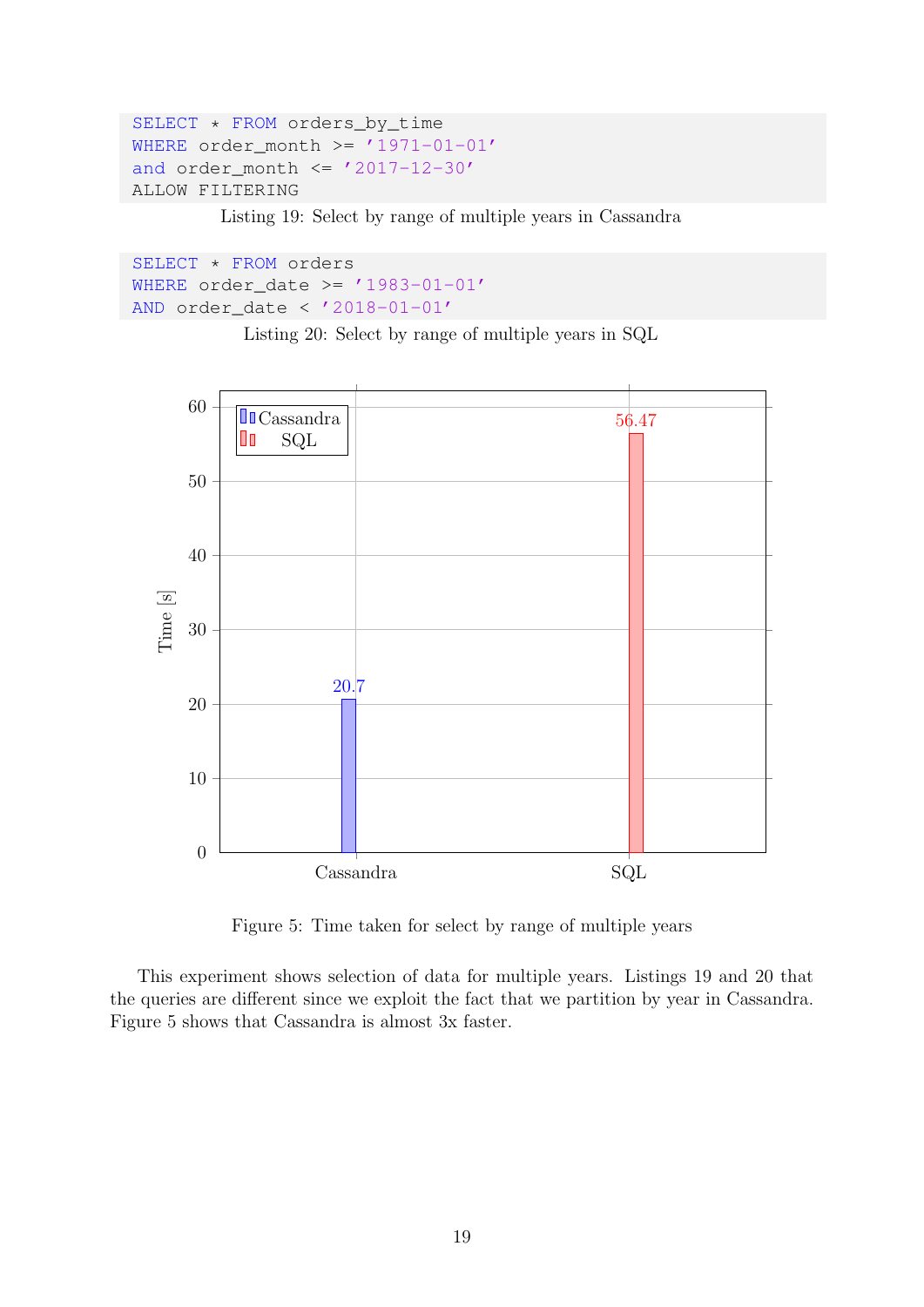```
SELECT * FROM orders_by_customer
          Listing 21: Select from denormalized table in Cassandra
```

```
SELECT * FROM
[orders] o join [order details] od
on o.orderid = od.orderid
```
Listing 22: Select from joined tables in SQL

<span id="page-19-0"></span>

Figure 6: Time of SQL join versus selection from a denormalized table in Cassandra

This experiment shows getting all the orders with their order details. We have order details embedded in orders in Cassandra so we do not have to do join, while in SQL it is necessary; listings [21](#page-19-1) and [22](#page-19-2) show the difference between the queries. From figure [6](#page-19-0) is is clear that Cassandra is slower than SQL even though it does not have to perform the join to produce the result. This case shows one of the weak spots of Cassandra which is unspecific queries hitting all the nodes with large number of results.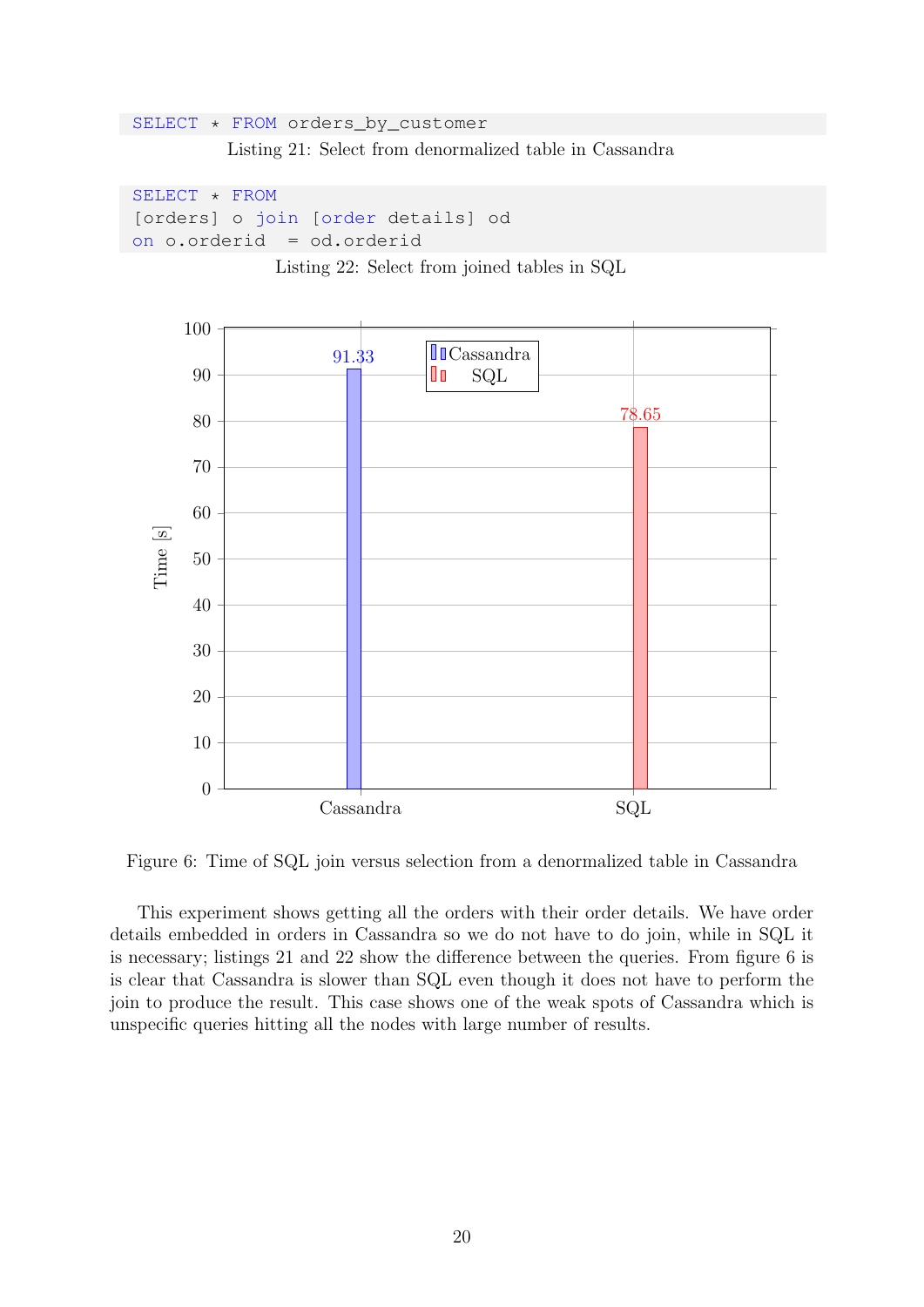### <span id="page-20-0"></span>3.3 Delete

```
DELETE FROM order_details
WHERE order_details_id = X
                Listing 23: Delete in loop in Cassandra
```

```
DELETE FROM orders
WHERE order_details_id = X
```
Listing 24: Delete in loop in SQL

<span id="page-20-1"></span>

Figure 7: Time taken for point deletes in a loop

This experiment shows point delete queries in a loop on many records. Listings [23](#page-20-2) and [24](#page-20-3) show that the queries are identical. Figure [7](#page-20-1) that Cassandra is 50x faster on 1 million records. Since can easily serve many requests at the same time and it is very efficient on point queries with primary key it is one of the best cases for Cassandra.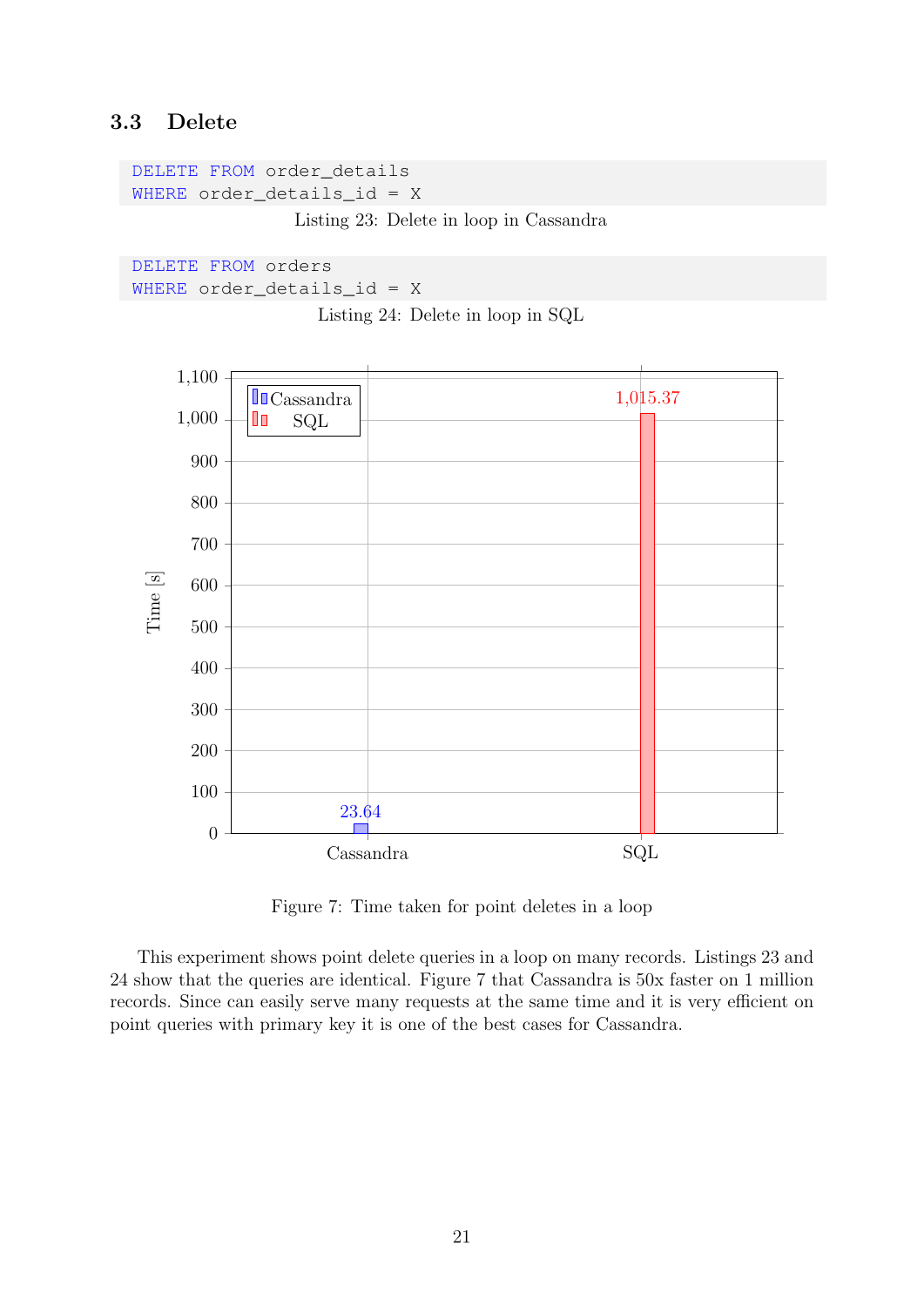```
DELETE FROM order details
WHERE order_details_id IN (X1, X2, X3, ...)
             Listing 25: Delete with IN query in Cassandra
```

```
DELETE FROM [order details]
WHERE OrderID >= 1 AND OrderID <=200000
```
Listing 26: Delete with range query in SQL

<span id="page-21-0"></span>

Figure 8: Time taken for mass delete

This experiment shows mass delete. Listings [25](#page-21-1) and [26](#page-21-2) are not equivalent queries since there is no efficient way to perform such query in Cassandra. Since there is a hidden cost in obtaining IDs for Cassandra which is not present in SQL, we consider this benchmark non representative and include it for the sake of completeness.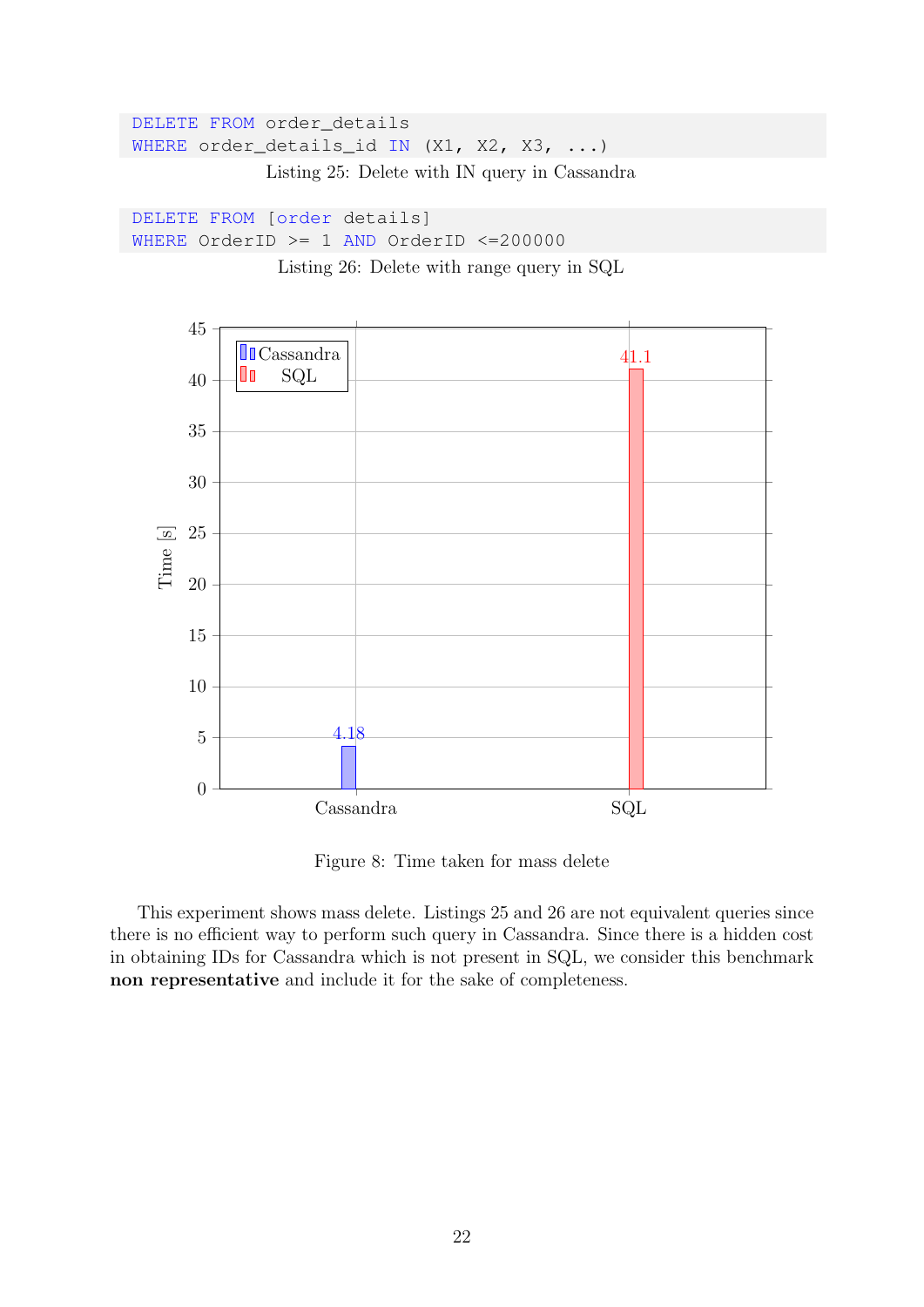## <span id="page-22-0"></span>3.4 Update

```
UPDATE order_details SET quantity = 1
WHERE order_details_id = X
```
Listing 27: Update in loop in Cassandra

```
UPDATE [order details] SET Quantity=1
WHERE OrderID = X
```
Listing 28: Update in loop in SQL

<span id="page-22-1"></span>

Figure 9: Time taken for point updates in a loop

This experiment shows point updates in a loop for multiple records. Listings [27](#page-22-2) and [28](#page-22-3) show that queries are equivalent. Figure [9](#page-22-1) that Cassandra is 3x faster.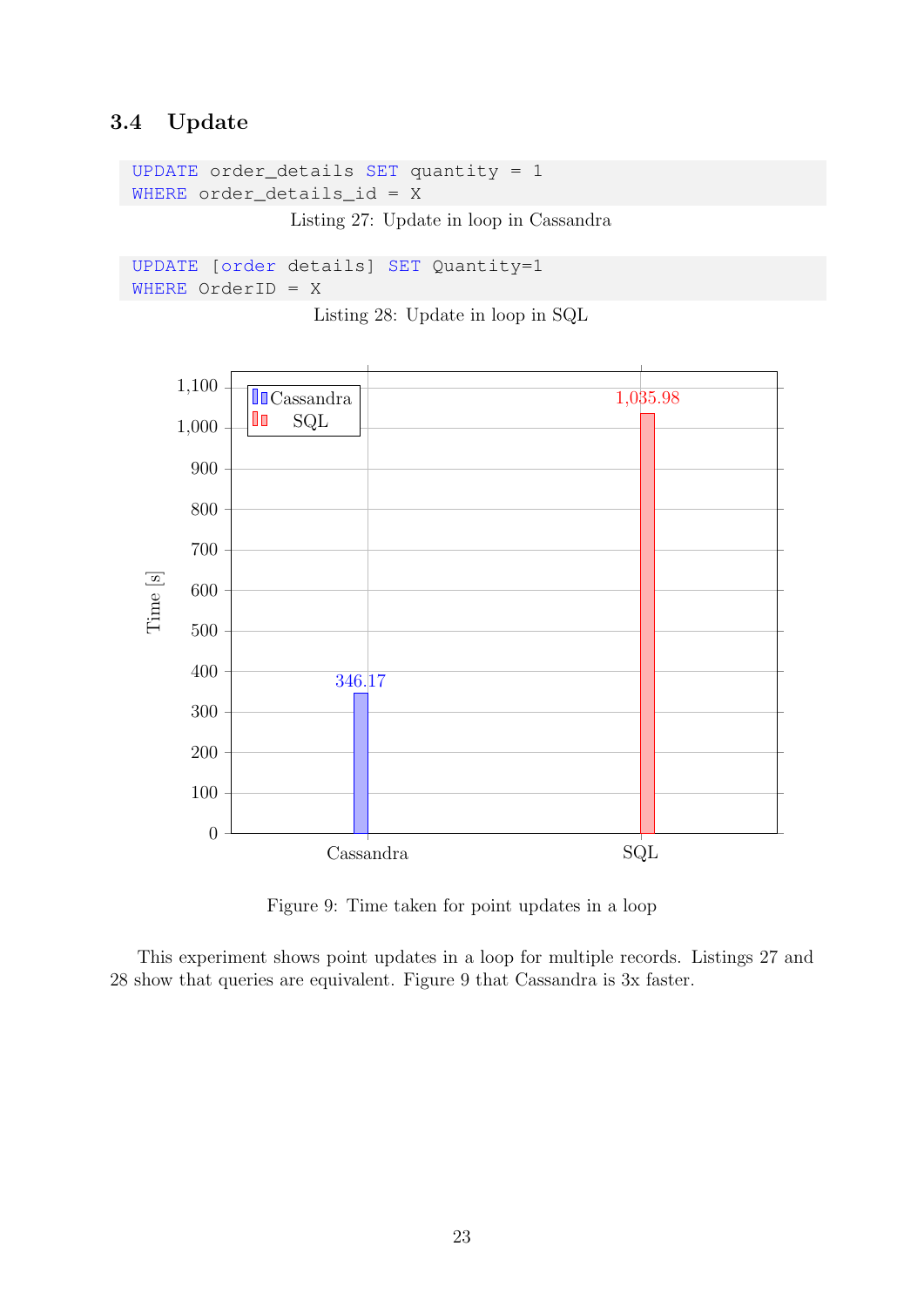```
UPDATE oders_by_id SET ship_via = 5
WHERE order_id IN (X1, X2, X3, ...)
```
Listing 29: Update with IN query in Cassandra

```
UPDATE orders SET shipvia=5
WHERE OrderID >= 1 AND OrderID <=1000000
```
Listing 30: Update with range query in SQL

<span id="page-23-0"></span>

Figure 10: Time taken for mass update

This experiment shows mass update. Listings [29](#page-23-1) and [30](#page-23-2) are not equivalent queries since there is no efficient way to perform such query in Cassandra. Since there is a hidden cost in obtaining IDs for Cassandra which is not present in SQL, we consider this benchmark non representative and include it for the sake of completeness.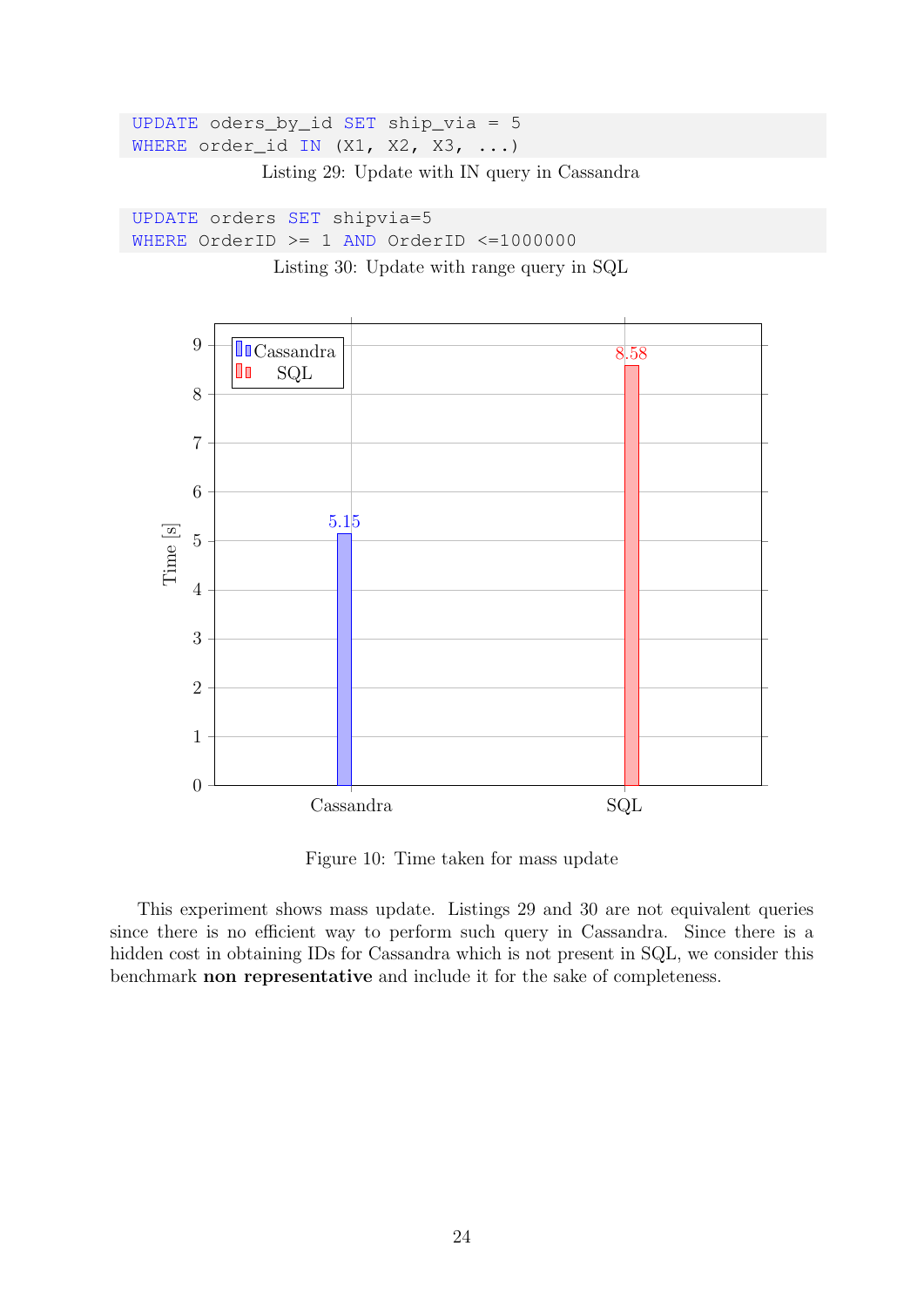# Conclusion

The experiment has shown that Cassandra has very good performance in comparison to MS SQL Server. However, this result may only be interpreted as Cassandra being a good choice for a set of applications that can fit its characteristic and limitations. One of the important disadvantages is the absence of joins and limited possibility for ad-hoc queries. The fact that denormalization in most cases is necessary in Cassandra also makes the development and maintenance harder. Another factor that may affect the database choice is the eventual consistency, which may be not acceptable for some applications. SQL Server and other relational databases have many settings by tweaking which one can gain better performance without using a NoSQL solution.

Otherwise, Cassandra is a very good choice for large-scale write-heavy applications. It allows easy and configurable horizontal scalability and high availability that are crucial for many projects in the modern world. Many of the disadvantages of Cassandra can be alleviated by using Spark and Map-Reduce computations.